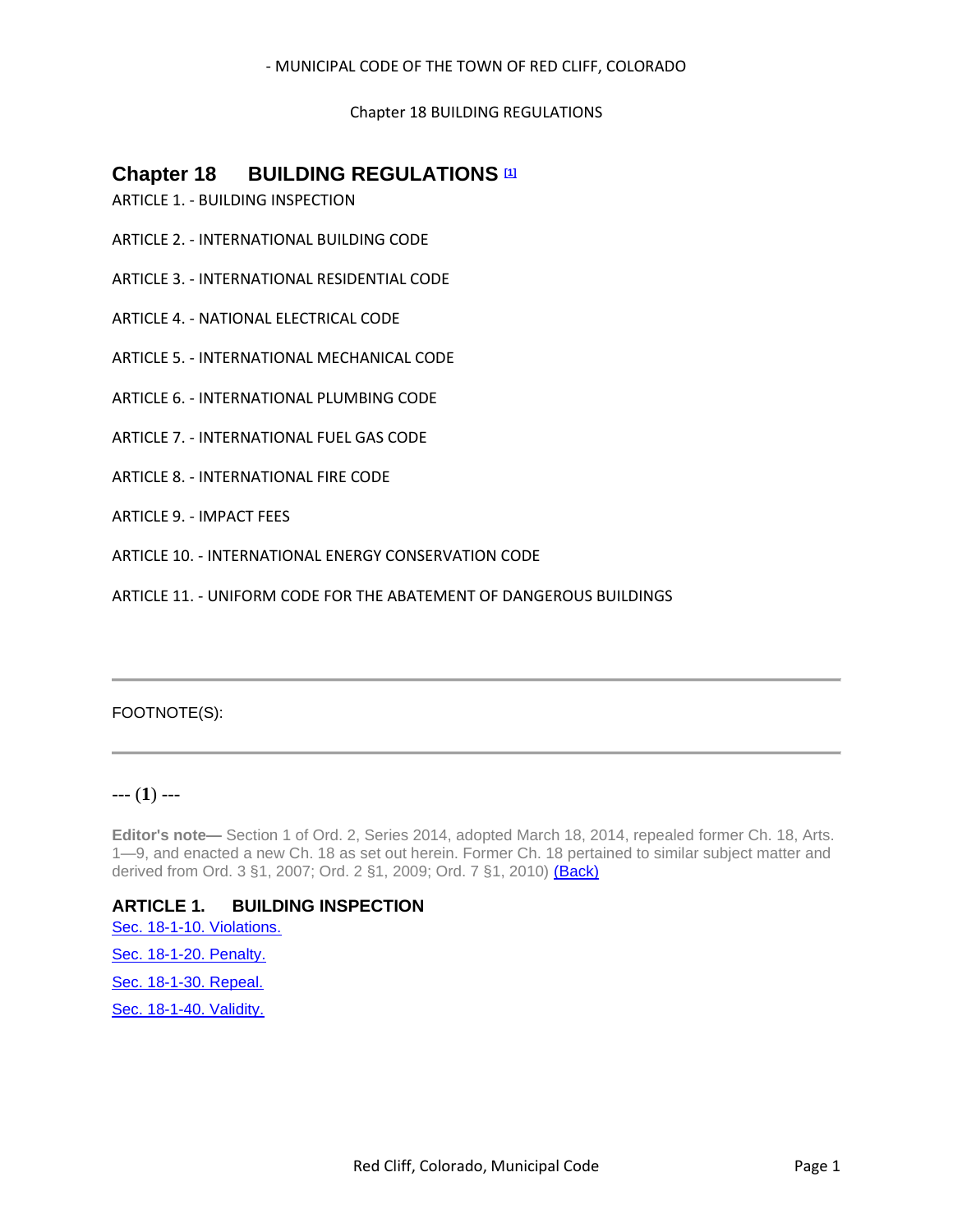#### Chapter 18 BUILDING REGULATIONS

### <span id="page-1-0"></span>**Sec. 18-1-10. Violations.**

The following clause concerning violations is set forth in full and adopted with reference to the codes adopted in this Article:

It is unlawful for any person, firm or corporation to erect, construct, alter, move, demolish, repair, use and occupy any building or structure in the Town, or cause or permit the same to be done, contrary to or in violation of any of the adopted or modified provisions of any of the codes or standards named in this Article.

(Ord. 2 §2, 2014)

### <span id="page-1-1"></span>**Sec. 18-1-20. Penalty.**

Any person, firm or corporation violating any of the provisions of this Article, or of the provisions of the codes adopted and modified herein, shall be deemed guilty of a separate offense for each and every day or portion thereof during which any violation of any of the provisions of any of the codes and standards adopted herein is committed, continued or permitted, and upon conviction of any such violation, such person, firm or corporation shall be punished by a fine of not more than one thousand dollars (\$1,000.00) or imprisonment for one (1) year, or by both such fine and imprisonment.

(Ord. 2 §2, 2014)

### <span id="page-1-2"></span>**Sec. 18-1-30. Repeal.**

The repeal or the repeal and reenactment of any provision of the adopted codes as provided in this Article shall not affect any right which has accrued, any duty imposed, violation that occurred prior to the effective date hereof, any prosecution commenced or any other action or proceeding as commenced under or by virtue of the provision repealed or repealed and reenacted. The repeal of any provision shall not revive any provision of any ordinance previously repealed or superseded unless expressly stated in this Article.

(Ord. 2 §2, 2014)

<span id="page-1-3"></span>**Sec. 18-1-40. Validity.**

If any section, subsection, sentence, clause, or phrase of any of the codes adopted herein is, for any reason, held to be invalid or unconstitutional, such decision shall not affect the validity or constitutionality of the remaining provisions of this Article. The Town declares that it would have passed the ordinance codified herein, and each section, subsection, clause or phrase hereof.

(Ord. 2 §2, 2014)

## **ARTICLE 2. INTERNATIONAL BUILDING CODE**

[Sec. 18-2-10. Adoption.](#page-2-0) [Sec. 18-2-20. Copy on file.](#page-2-1)

[Sec. 18-2-30. Amendments.](#page-2-2)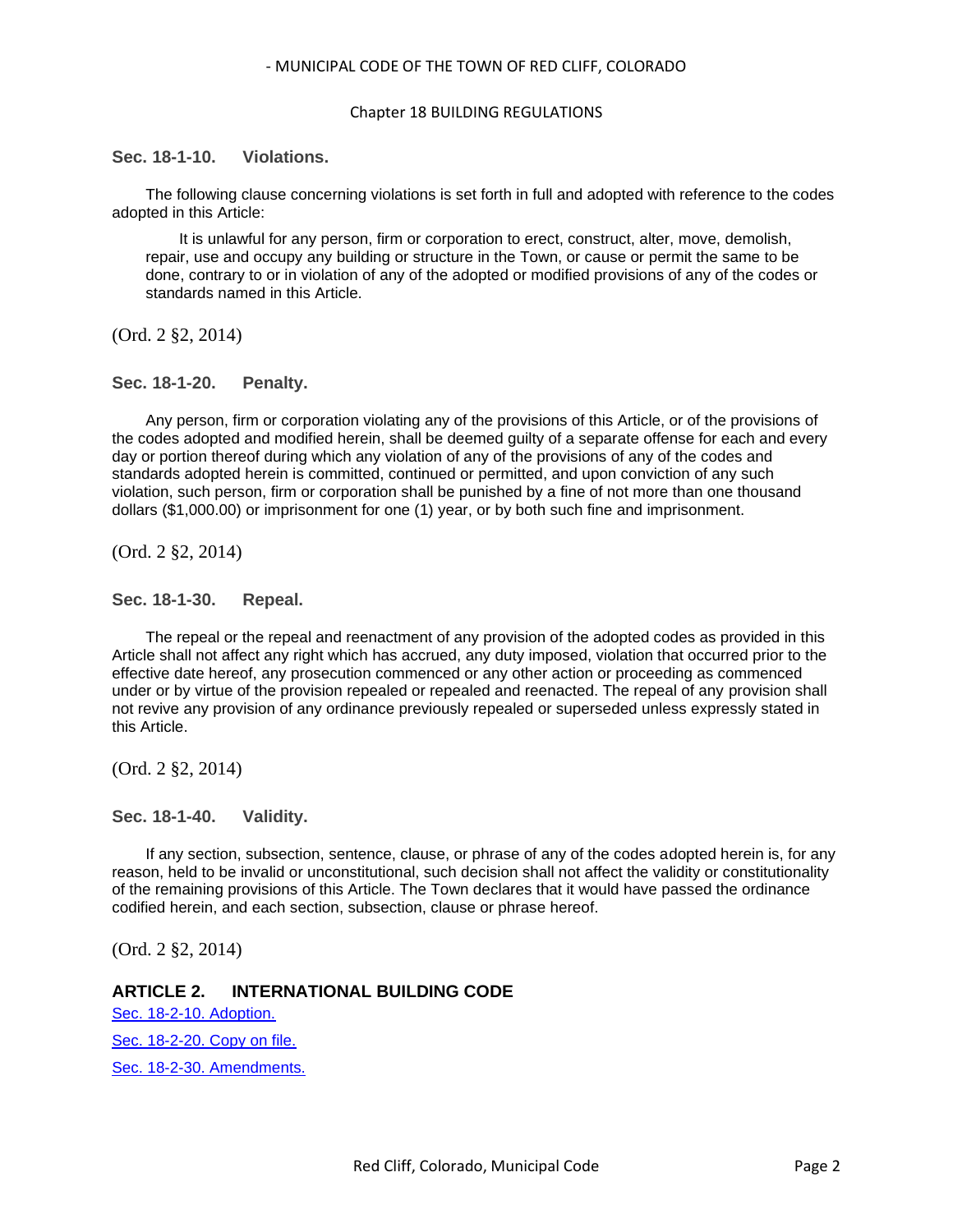#### Chapter 18 BUILDING REGULATIONS

#### <span id="page-2-0"></span>**Sec. 18-2-10. Adoption.**

Pursuant to Title 31, Article 16, Part 2, C.R.S., there is adopted as the building code of the Town, by reference thereto, the International Building Code, 2009 Edition, as published by the International Code Council, 4051 West Flossmoor Road, Country Club Hills IL 60478-5795, Chapters 1 through 35 inclusive and Appendix Chapters I, as if fully set out in this Article, with the additions, deletions, insertions and changes set forth in Section 18-2-30 below. The subject matter of the adopted code includes comprehensive provisions and standards regulating the erection, construction, enlargement, alteration, repair, moving, removal, conversion, demolition, occupancy, equipment, use, height, area and maintenance of buildings and structures for the purpose of protecting the public health, safety and general welfare.

(Ord. 2 §2, 2014)

<span id="page-2-1"></span>**Sec. 18-2-20. Copy on file.**

At least one (1) copy of the International Building Code, certified to be a true copy, has been and is now on file in the office of the Town Clerk and may be inspected by any interested person during normal business hours, Monday through Friday, holidays excepted.

(Ord. 2 §2, 2014)

### <span id="page-2-2"></span>**Sec. 18-2-30. Amendments.**

The code adopted herein is hereby modified by the following amendments:

- (1) Section 101.1, Title, is amended by the addition of the term "Town of Red Cliff" where indicated.
- (2) Section 101.4.3, Plumbing, is amended by the deletion of the last sentence.
- (3) Section 101.4.5, Property maintenance, is deleted in its entirety.
- (4) Section 101.4.6, Fire prevention, is amended by renumbering the section as 101.4.4 and replacing "International Fire Code" with "adopted fire code."
- (5) Section 101.4.6 Energy is amended by renumbering the section as 101.4.5 and replacing the words International Energy Conservation Code with "2009 Energy Conservation Code."
- (6) Section 103.3, Deputies, is amended by the deletion of the last sentence.
- (7) Section 105.1, Required, is amended by replacing the words "building official" with "Town."
- (8) Section 105.5, Expiration, is amended to read as follows:

" **105.5 Expiration.** Every permit issued shall expire and become invalid unless the work on the site authorized by such permit is commenced within 180 days after its issuance, or if the work authorized on the site by such permit is suspended or abandoned for a period of 180 days after the time the work is commenced. The building official is authorized to grant, in writing, one extension of time, for a period of 180 days. The extension shall be requested in writing prior to the expiration date and shall demonstrate justifiable cause. Work on the site shall be deemed as commenced upon approval of the final footing inspection and shall be deemed as suspended or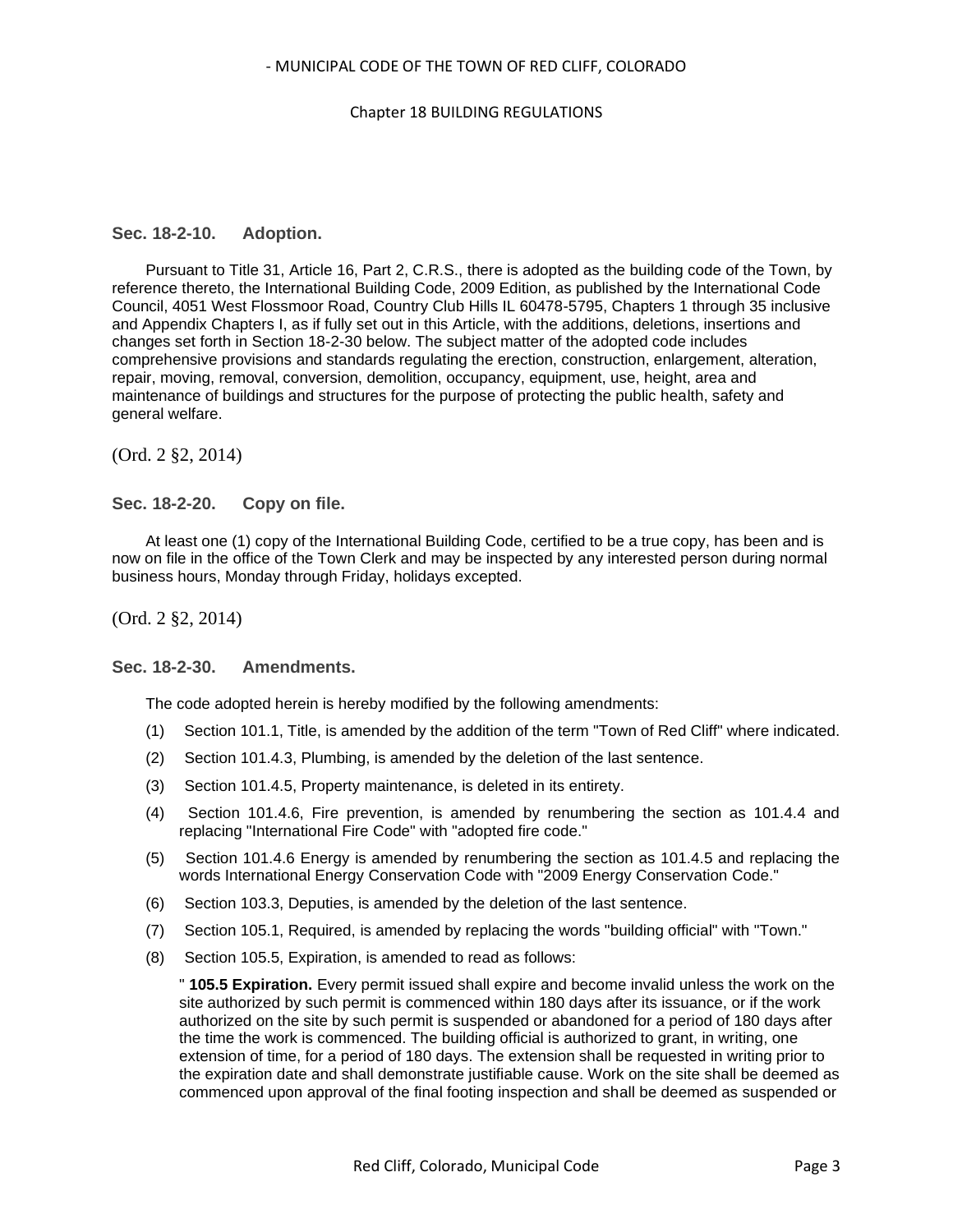#### Chapter 18 BUILDING REGULATIONS

abandoned if no subsequent inspections have been approved within a 180-day period. No permit shall be extended more than once."

(9) Section 107.2.5, Site plan, is amended to read as follows:

" **107.2.5 Site plan.** The construction documents submitted with the application for permit shall be accompanied by a site plan showing to scale the size and location of new construction and existing structures on the site, distances from lot lines, the established street grades and the proposed finish grades and, as applicable, flood hazard areas, floodways and design flood elevations. The site plan shall be based on and be accompanied by a recent topographic survey conforming to National Map Accuracy Standards, prepared by a registered land surveyor licensed to practice in the State of Colorado. When construction is proposed in a floodplain area, the application shall be accompanied by elevations of the lowest floor of new or substantially improved structures in said areas. If the lowest floor is below grade on one or more sides, the elevation of the floor immediately above must also be submitted. A complete floodplain development plan, as described by F.E.M.A., is required. The surveyor making the plat shall certify thereon that it is correct and that the perimeter monuments described therein have been placed as described, and affix his name and seal. Permanent reference monuments shall be set and marked and shall be made of No. 5 reinforcing bar with a metal cap at least one and three-eighths inches in diameter, and shall protrude no more than four inches from the ground. The plat submitted shall reflect the type of monuments set on the property corners and the location and dimensions of all easements or rights-of-way of record or known. In the case of demolition, the site plan shall show construction to be demolished and the location and size of existing structures and construction that are to remain on the site or plot. The building official is authorized to waive or modify the requirement for a site plan when the application for permit is for alteration, repair or remodel totally within the limits of an existing building or structure, or when otherwise warranted."

(10) Section 109.2, Schedule of permit fees, is amended to read as follows:

" **109.2 Schedule of permit fees.** On buildings, structures, gas, mechanical, electrical and plumbing systems or alterations requiring a permit, a fee for each permit shall be paid as required in accordance with the schedule as established by resolution by the Board of Trustees for the Town of Red Cliff."

- (11) Section 109.4 Work commencing before permit issuance is amended by add after fee "equal to 100% of the permit fee" and replacing "building official" with "Town"."
- (12) Section 109.6 Refunds, is amended by deleting section in its entirety and replacing with the following:

"The Town may authorize refunding of any fee paid hereunder which was erroneously paid or collected. The Town may authorize refunding of not more than 80 percent (80%) of the permit fee when no work has been done under a permit issued in accordance with this code. The Town may authorize refunding of not more than 80 percent (80%) of the plan review fee when an application for a permit for which a plan review fee has been paid is withdrawn or cancelled before any plan review has been performed. The Town shall not authorize refunding of any fee paid except upon written application filed by the original permittee not later than 180 days after the date of fee payment."

(13) A new Section 109.7, Contractor licensing, shall be added to read as follows:

" **109.7 Contractor licensing.** All contractors, except electrical contractors who are duly licensed by the State, shall purchase a license for conducting work within the Town of Red Cliff. Established annual fees are:

"Class I: General contractor \$125.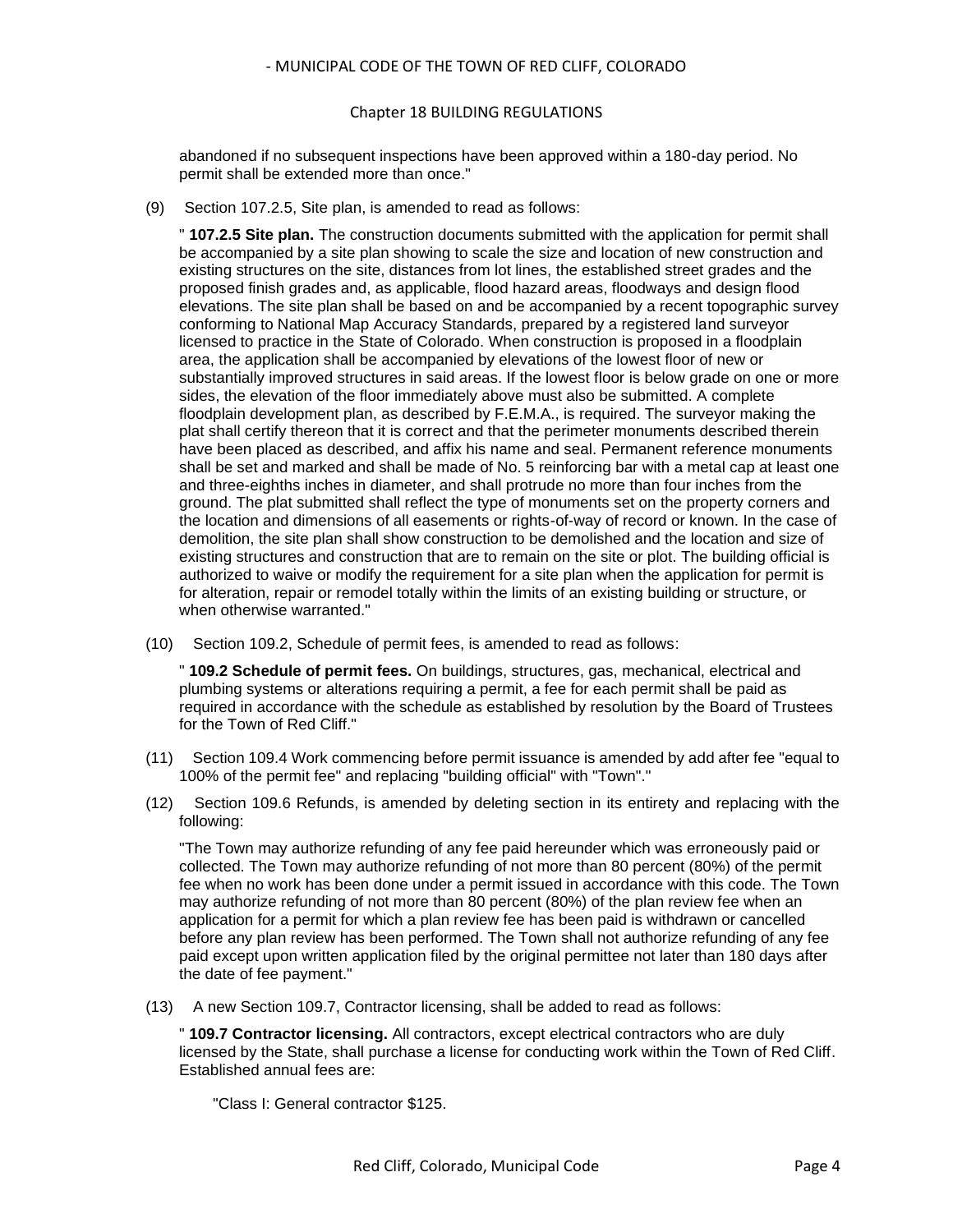#### Chapter 18 BUILDING REGULATIONS

"Class II: Other contractors \$35.

"Class III: Municipal contractors \$75.

"Licenses issued pursuant to this section shall be valid for a period of one year from the date of issue. Every contractor, including electrical contractors and owner-builders, shall provide a current certificate of insurance for statutory workers' compensation and commercial general liability insurance of one million dollars (\$1,000,000) per occurrence and two million dollars (\$2,000,000) general aggregate before a contractor's license is issued. An owner-builder is one that will personally perform at least 50% of all labor involved in the construction of a singlefamily residence and will be on site to supervise all other work involved. The building shall be intended for use as the principal residence of the owner-builder and shall be personallyoccupied by said owner-builder for a minimum of one year from the date the Certificate of Occupancy is issued."

(14) Section 110.2, Preliminary inspection, is amended by the addition of a new Section 110.2.1, Site preparation inspection, and Section 110.2.2, Culvert and driveway base, to read as follows:

" **110.2.1 Site preparation inspection.** The site preparation inspection shall include the staked property lines, setback lines, area of disturbance and soils erosion control measures. A construction sign with building permit number, street address and contractor's name shall be installed on the site and properly placed to be seen and read from the street, prior to this inspection being approved. Coordination and approval of this inspection shall occur through the Town of Red Cliff."

" **110.2.2 Culvert and driveway base.** The culvert and driveway base inspection shall be done prior to the placement of the permanent driveway covering. The culvert and approach shall conform to the Town of Red Cliff Municipal Code. This inspection is one of the requirements for occupancy of the building. Coordination and approval of this inspection shall occur through the Town of Red Cliff."

(15) Section 110.3.1, Footing and foundation inspection, is amended by the addition of the following:

"The footing inspection shall be done after the site preparation inspection and when all footing forms and steel are in place. In winter, blankets and heating devices shall be on site to prevent freezing of the concrete during freezing weather."

" **110.3.1.1 Improvement location survey inspection.** An improvement location survey shall be prepared by a Colorado-licensed professional land surveyor. The improvement location survey inspection shall be the second part of the foundation inspection. An improvement location survey shall be done at the time of the foundation wall inspection. The survey shall contain all required statutory information and show all walls in relationship to the required setbacks, as well as all pertinent elevations at the top of the wall. The benchmark must be the same one used for the plan approval process. The survey shall be presented to the Town and approved by the Town prior to proceeding with framing. All construction on the site will be stopped until the survey is presented and approved by the Town."

" **110.3.1.2 Second improvement location survey.** A second improvement location survey prepared by a Colorado-licensed professional land surveyor shall be submitted for all buildings that have been designed to within 18 inches of allowable building height, or within 18 inches of a setback line. The inspection is to be done at the time the ridge boards are in place and shall show all pertinent elevations using the original benchmark. The frame inspection will not be approved until this survey has been presented to the Town and has been approved."

(16) A new Section 110.7, Clean up during construction, is added as follows: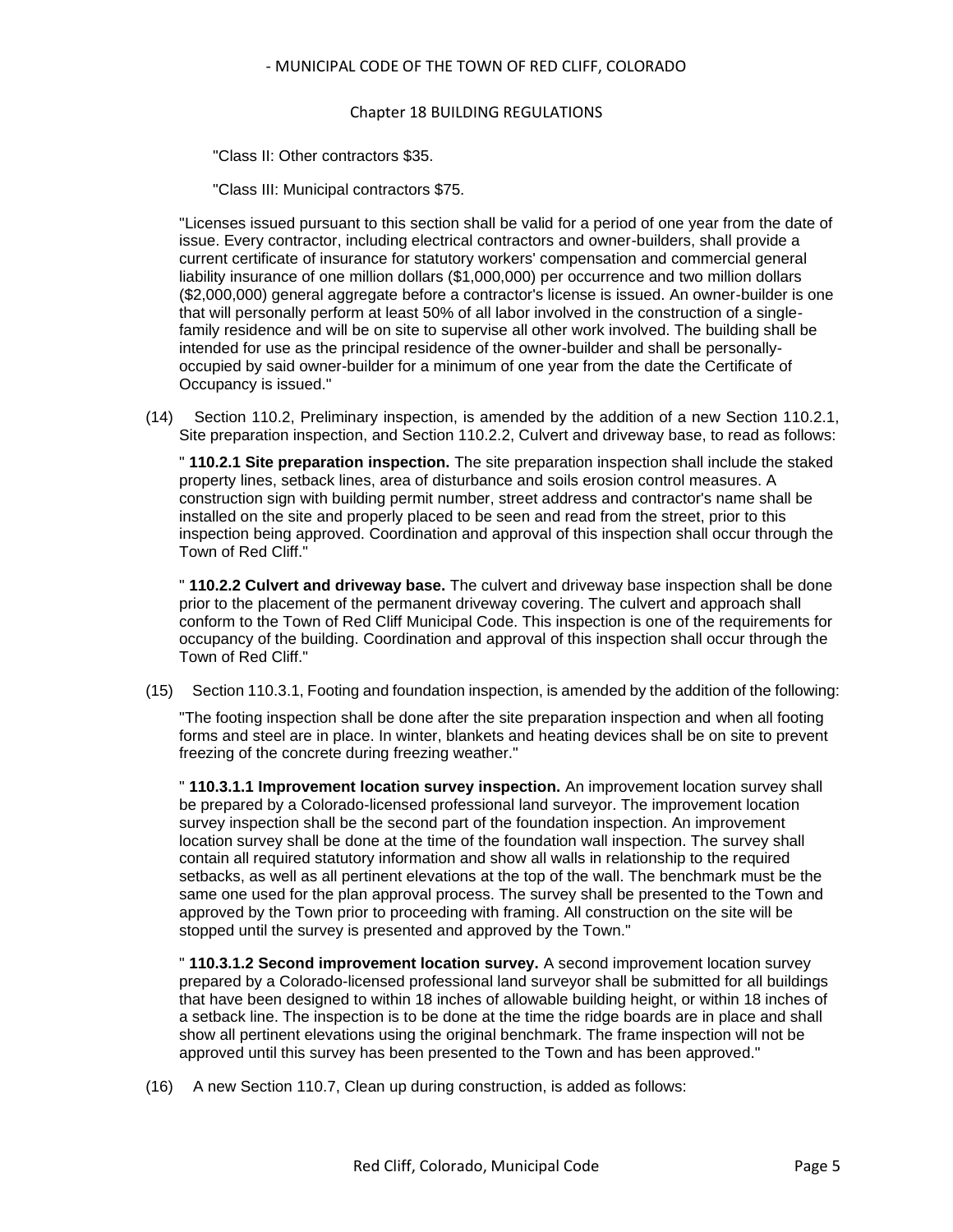#### Chapter 18 BUILDING REGULATIONS

" **110.7 Cleanup during construction.** Job sites shall be kept clean and orderly at all times, and if it becomes necessary for the Town to clean and/or haul debris or material from the site, after reasonable notice, as determined by the Town, to the permit holder to do so, the actual costs for such services shall be charged to the permit holder, which sum shall be payable at the time occupancy is applied for. Construction debris shall be stored in one general location on the site and shall be removed weekly, or more frequently if necessary, by the permit holder or his agent. Job sites shall be sprinkled as required by the Town to prevent blowing of dust. In determining whether or not to sprinkle, the Town shall consider availability of water, weather conditions and other relevant factors."

(17) Section 111.3 is amended by the addition of the following:

" **TEMPORARY CERTIFICATE OF OCCUPANCY** for Commercial or Multi-Family buildings covered by the IBC shall mean a Temporary Certificate of Occupancy that may be issued when, but not limited to, the following components of a project are complete and approved by the building official.

- "1. The following items are complete:
	- "a. Address numbers.
	- "b. Handrails at stairways/ ramps.
	- "c. Guards.
	- "d. Landings.
	- "e. Fire-resistive separations.
	- "f. Exit signs/lighting.
	- "g. Exterior wall covering and roofing.
	- "h. Bathrooms.
- "2. Heat source is operable.

"3. Final electrical, fire alarms, fire sprinklers (if required), plumbing and mechanical approvals.

- "4. Fire department review and approval of project.
- "5. All site improvements/parking and access roads complete.
- "6. Site drainage complete as per grading plans.
- "7. All accessible parking, signage, walkways, ramps and other items installed.
- "8. All utility taps paid.

"9. Positive drainage away from the building in all directions at 2 percent for a minimum of five feet.

"10. Where the required cleanup, landscaping or construction required for a certificate of occupancy is not complete, a TCO may be issued upon submittal and approval of a cleanup, landscaping and construction deposit in accordance with Section 111.3.2. The surety will be returned to the permittee upon issuance of the final certificate of occupancy.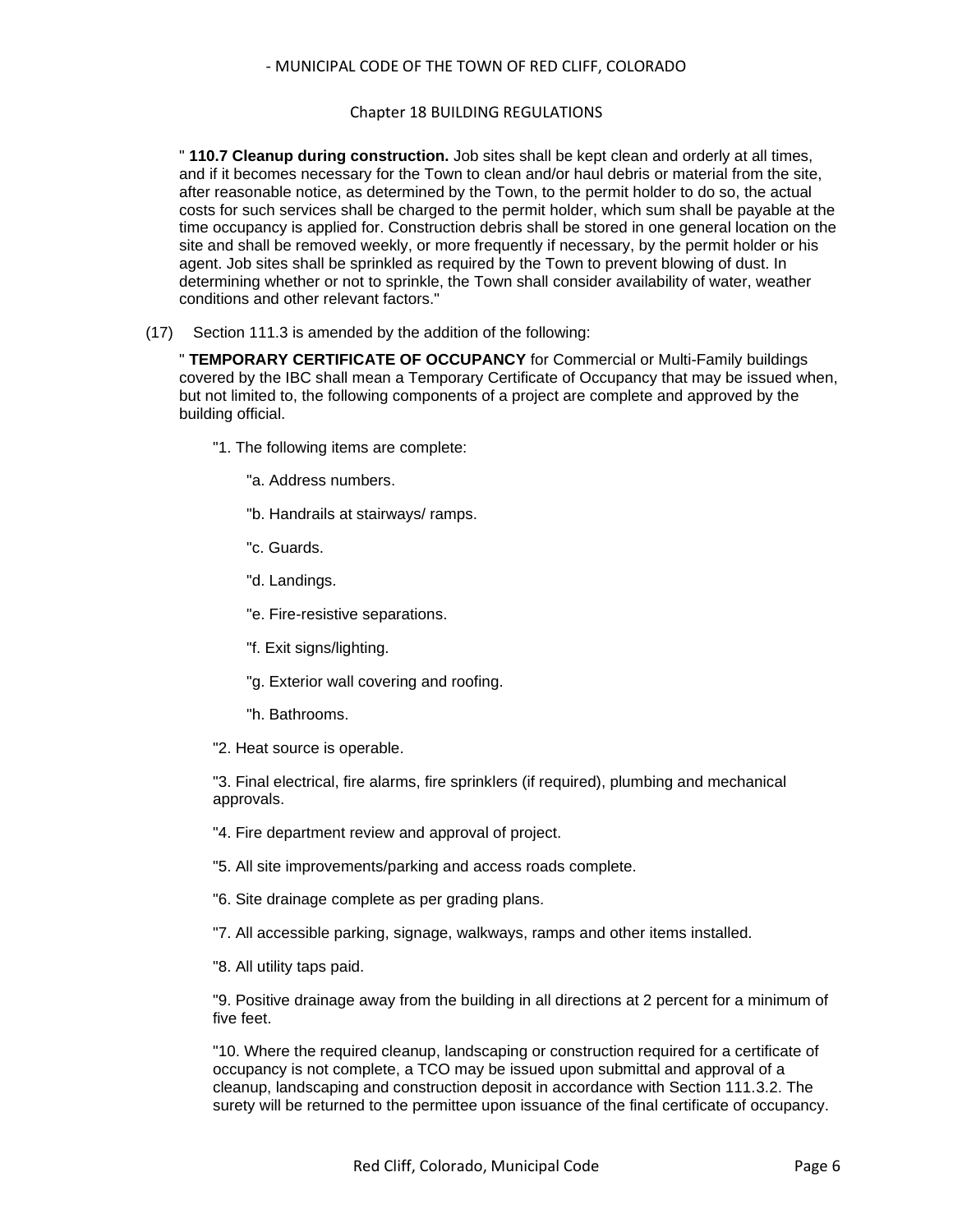### Chapter 18 BUILDING REGULATIONS

"The Temporary Certificate of Occupancy for Commercial or Multi-Family dwellings shall have a time period of up to, but not more than, six (6) months. A-TCO shall be valid for six (6) months. The building official may grant one TCO extension for up to six (6) months. Such extension shall be granted in writing.

"The TCO shall be posted in a conspicuous place on the premises until final approval for occupancy is complete."

(18) Section 111.3, Conditions of the Certificate of Occupancy, is amended as follows:

" **110.3.1 Conditions of the Certificate of Occupancy.** The Certificate of Occupancy shall not be issued until all construction has been completed, including building, electrical, plumbing, mechanical, fire systems, landscaping, paving, final grading, drainage and all other construction. All signs of construction must be removed from the property, including excess dirt, building materials, trash containers, rubbish, trash and related items, before the Certificate of Occupancy will be issued.

" **110.3.2 Cleanup, landscaping and general construction deposit.** A cleanup, landscaping and general construction deposit ("deposit") is designed to provide security for all conditions contained in the temporary certificate of occupancy (TCO). The deposit shall be paid in cash and shall be paid to the Town of Red Cliff. In lieu of cash, and upon a showing to the Town that adequate security will be provided thereby, the deposit may be by a letter of credit. The letter of credit must be valid for one year and renewable upon the Town's request. The amount of the deposit required shall be based upon a current bid by a reputable contractor, plus twenty-five percent of the bid, good for sufficient time to allow completion of the work, or upon some other basis deemed acceptable by the Town. The bid shall be based upon completion of all remaining work indicated on the approved building permit plans and any subsequent conditions of approval. If the cleanup, landscaping and general construction, as defined in this Article, is not completed within three months of the date the TCO is issued, the Town may, but shall not be obligated to, complete such cleanup, landscaping and general construction, the cost of doing so, together with a fee in the amount of twenty percent of such costs, to be charged to the permit holder and deducted from the cash deposited. If the cost for completion by the Town, plus the fee, exceeds the amount of the deposit, the excess, together with interest at twelve percent per annum, shall be a lien against the property and may be collected by civil suit, or may be certified to the treasurer of Eagle County to be collected in the same manner as delinquent ad valorem taxes levied against such property."

(19) Section 111.5, A new Section 111.5, Occupancy violations is added as follows:

" **111.5 Occupancy violations.** Whenever any building or structure or equipment therein regulated by this code is being used contrary to the provisions of this code, the building official may order such use discontinued and the structure, or portion thereof, vacated by notice served on any person causing such use to be continued. Such person shall discontinue the use within the time prescribed by the building official after receipt of such notice to make the structure, or portion thereof, comply with the requirements of this code."

(20) Section 113 is repealed and reenacted to read as follows:

" **113.1 Appeals to Board of Trustees.** A person shall have a right to appeal a decision of the building official to the Board of Trustees acting in the capacity of the Board of Appeals. An application for appeal shall be filed with the Town Clerk within twenty days after the date of the decision of the building official. An application for appeal shall be based on a claim that the true intent of this code or the rules legally adopted hereunder has been incorrectly interpreted. The application must state the specific order, decision or determination being appealed and include documentation to support the appeal. The Board shall render a decision within 30 days of receipt of the appeal. The decision of the Board shall be by resolution and copies shall be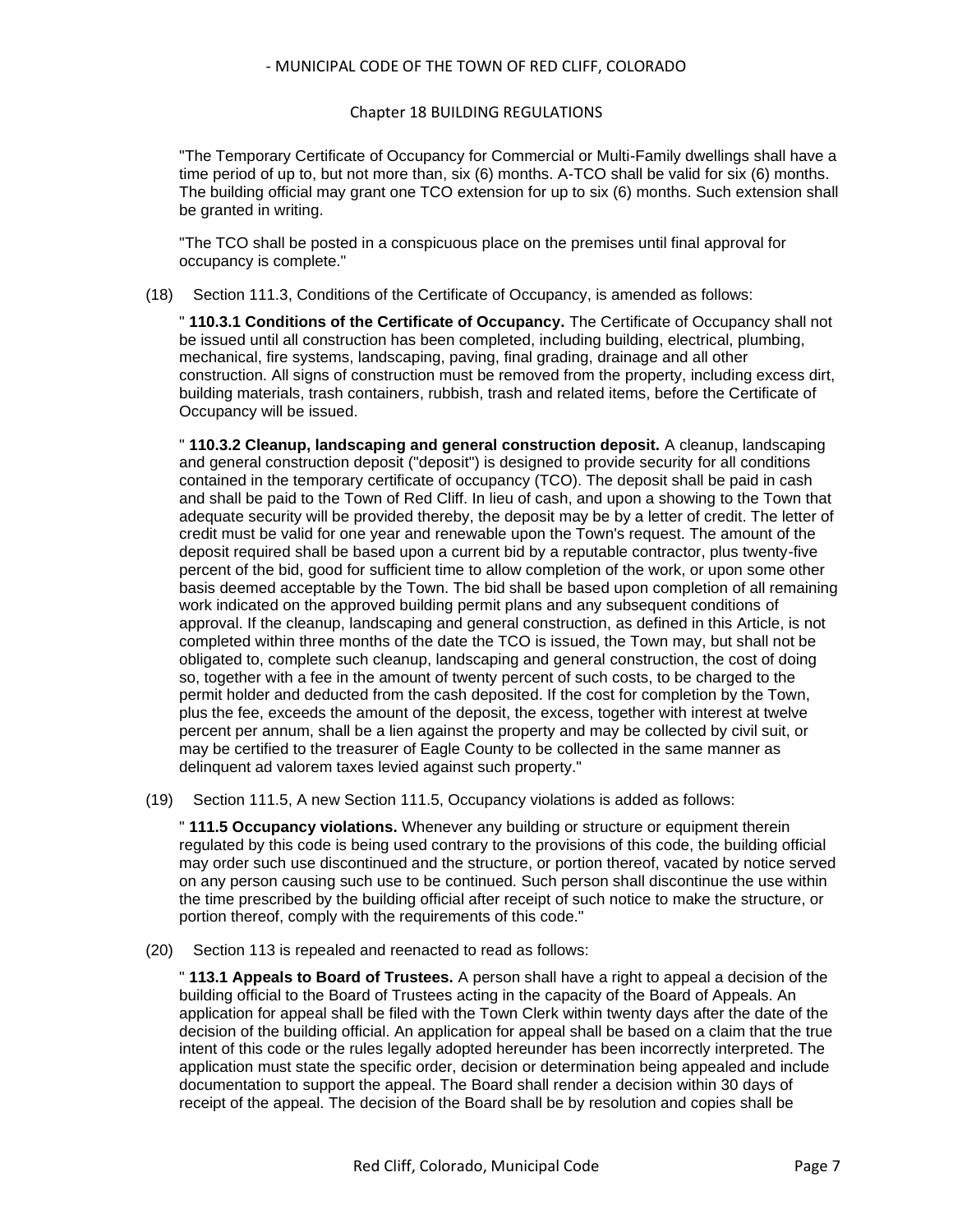#### Chapter 18 BUILDING REGULATIONS

furnished to the appellant and to the building official. The building official shall take immediate action in accordance with the decision of the board."

" **113.2 Limitations on authority.** An application for appeal shall be based on a claim that the true intent of this code or the rules legally adopted there under have been incorrectly interpreted, the provisions of this code do not fully apply or an equally good or better form of construction is proposed. The Board of Trustees acting in the capacity of the Board of Appeals shall have no authority to waive requirements of this code."

" **113.3 Limitation of liability.** Any member of the Board of Trustees, acting in good faith and without malice for the Town of Red Cliff in the discharge of their duties, shall not thereby render themselves personally liable. The members are hereby relieved from all personal liability for any damage that may accrue to persons or property as a result of their duties. Any suit brought against a member or members of the Board of Trustees because of any act or omission performed by them in the discharge of their duties shall be defended by the Town of Red Cliff until final termination of the proceedings."

(21) Section 202, Definitions, is amended by the addition of the following:

" **SLEEPING ROOM (BEDROOM)** is any enclosed habitable space within a dwelling unit, which complies with the minimum room dimension requirements of IBC Section 1208 and contains a closet, an area that is useable as a closet or an area that is readily convertible for use as a closet. Living rooms, family rooms and other similar habitable areas that are so situated and designed so as to clearly indicate these intended uses shall not be interpreted as sleeping rooms."

(22) Section 1013.1, Where required, is amended by the addition of a second paragraph inserted before the exceptions as follows:

"All area wells, stair wells, window wells and light wells attached to any building that are located less than 36 inches (914.4 mm) from the nearest intended walking surface and deeper than 30 inches (762 mm) below the surrounding ground level, creating an opening greater than 24 inches (610 mm) measured perpendicular from the building, shall be protected with guardrails conforming to this section around the entire opening, or be provided with an equivalent barrier."

- (23) Section 1029.1 is amended to delete Exception 1
- (24) Section 1608.2 is amended by deleting this section and replacing it with the following:

"Ground snow loads for Red Cliff equal 120 pounds per square foot per the Structural Engineers Association of Colorado (SEAC). Snow loads for roofs have been calculated to be a minimum of 85 pounds per square foot and unheated buildings and uncovered decks shall be calculated to be a minimum 100 pounds per square foot"

- (25) Section 1612.3, Establishment of flood hazard areas, is amended by the insertion of "Town of Red Cliff" where indicated and the date of the latest flood insurance study for the Town, where indicated.
- (26) Section 1809.4, Depth of footings, is amended by adding "48 inches minimum" to the end of Item 1.
- (27) Section 1809.12, Timber footings, is deleted in its entirety
- (27a) Section 3001.2, Reference Standards, is amended to read as follows:

"Except as otherwise provided for in this code, the design, construction, installation, alteration, repair, and maintenance of elevators and conveying systems and their components shall conform the most recent standards as adopted and regulated by the State of Colorado's, Department of Oil and Public Safety (OPS)."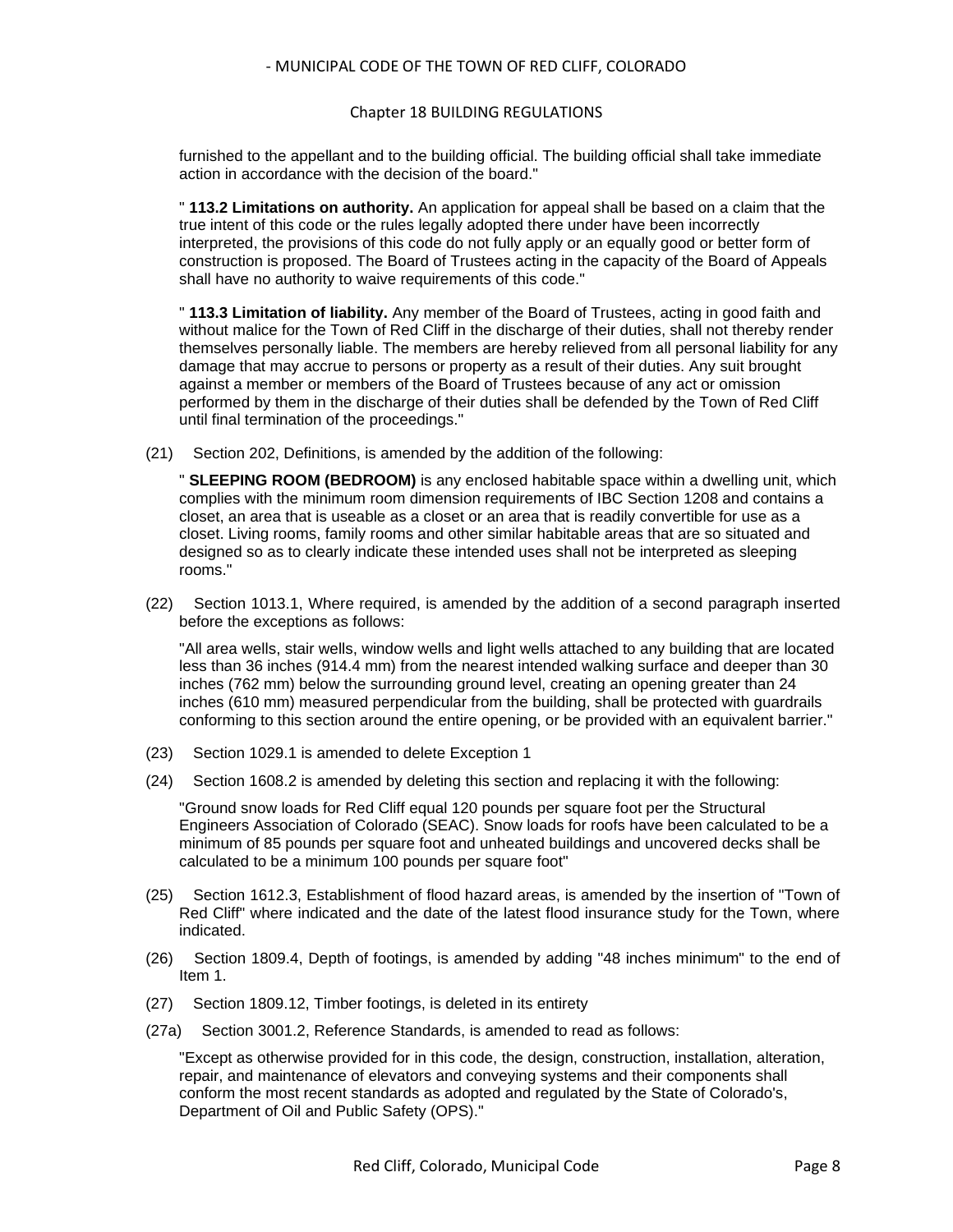#### Chapter 18 BUILDING REGULATIONS

(28) Section 3001.5 Permits and Inspection, is amended by adding a new code Section.

" **Section 3001.5** , A fee for each permit and plan review shall be paid to Northwest Colorado Council of Governments. The annual certificate of inspection will be administered by the certified inspection agency. For permit applications and inspections, contact Elevator Inspection Program at (970) 468-0295, Ext. 108

- (29) Section 3401.3, Compliance with other codes, is amended by deleting "International Fire Code" and inserting in its place "adopted fire code," deleting "International Property Maintenance Code" and "International Private Sewage Disposal Code," and deleting "ICC Electrical Code" and inserting in its place "National Electrical Code adopted by the State of Colorado."
- (30) Section 3412.2, Applicability, is amended by inserting the effective date as of January 1, 2008.

(Ord. 2 §2, 2014; Ord. 3 §1, 2015)

## **ARTICLE 3. INTERNATIONAL RESIDENTIAL CODE**

[Sec. 18-3-10. Adoption.](#page-8-0) [Sec. 18-3-20. Copy on file.](#page-8-1)

[Sec. 18-3-30. Amendments.](#page-8-2)

#### <span id="page-8-0"></span>**Sec. 18-3-10. Adoption.**

Pursuant to Title 31, Article 16, Part 2, C.R.S., the International Residential Code, 2009 Edition, as published by the International Code Council, 4051 West Flossmoor Road, Country Club Hills, IL 60478- 5795 Chapters 1 through 43, inclusive, and Appendix Chapters G and H, is hereby adopted by reference as the Town residential building code as if fully set out in this Article with the additions deletions insertions and changes as set forth in Section 18-3-30 below. The subject matter of the adopted code includes comprehensive provisions and standards regulating the erection, construction, enlargement, alteration, repair, moving, removal, conversion, demolition, occupancy, equipment, use, height, area and maintenance of buildings and structures for the purpose of protecting the public health, safety and general welfare.

(Ord. 2 §2, 2014)

<span id="page-8-1"></span>**Sec. 18-3-20. Copy on file.**

At least one (1) copy of the International Residential Code, certified to be a true copy, has been and is now on file in the office of the Town Clerk and may be inspected by any interested person during normal business hours, Monday through Friday, holidays excepted.

(Ord. 2 §2, 2014)

#### <span id="page-8-2"></span>**Sec. 18-3-30. Amendments.**

The code adopted herein is hereby modified by the following amendments: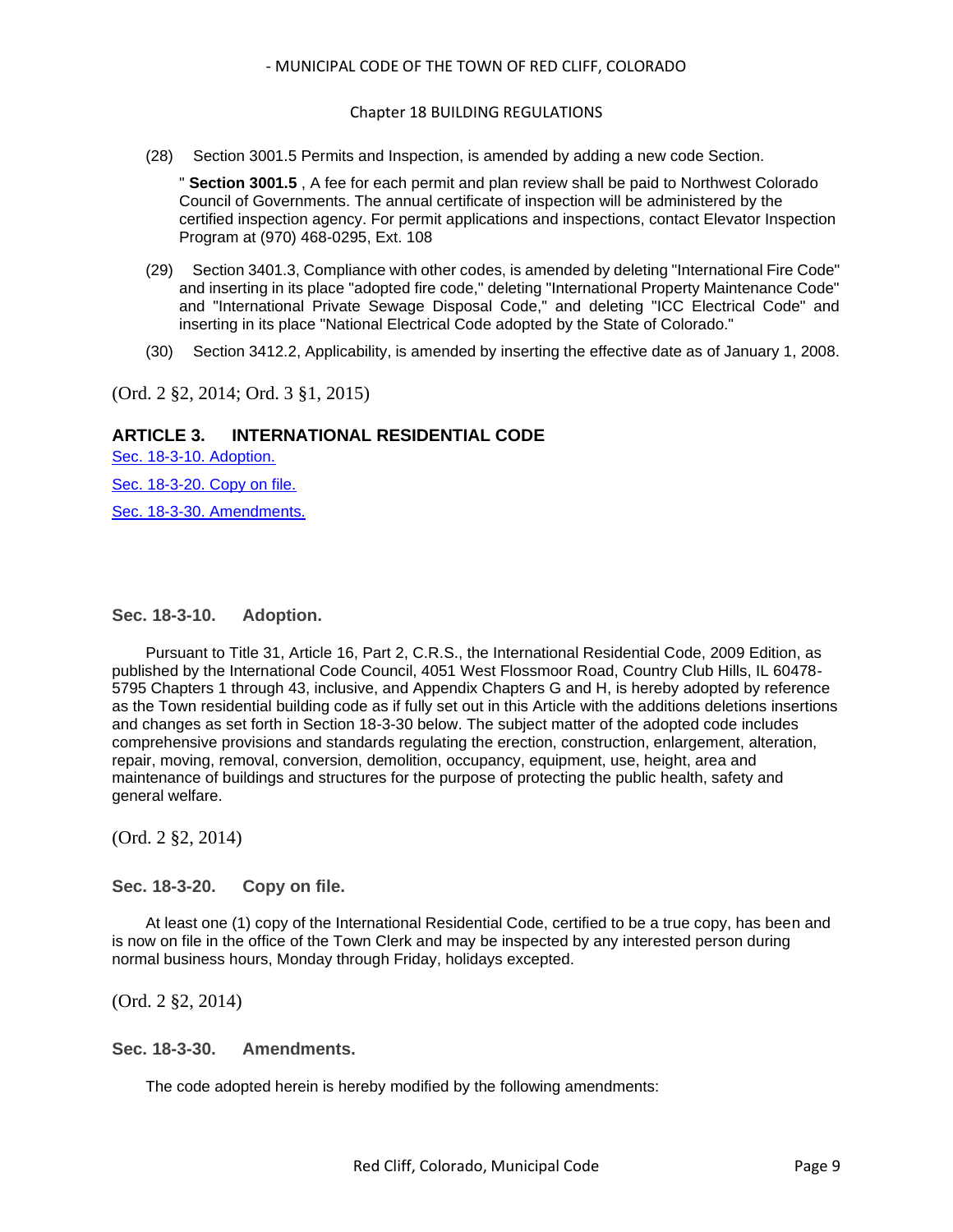#### Chapter 18 BUILDING REGULATIONS

- (1) Section R101.1, Title, is amended by the addition of the term "Town of Red Cliff" where indicated.
- (2) Section R101.4.3, Plumbing, is amended by the deletion of the last sentence.
- (3) Section R101.4.5, Fire prevention, is amended by deletion of "International Fire Code and replacing with "adopted fire code"
- (4) Section R102.6, Existing structures, is amended by the deletion of the reference to the "International Property Maintenance Code" and amended by the deletion of "International Fire Code" and replacing with "adopted fire code."
- (5) Section R104.4 Inspections, is amended by adding second paragraph,

"A third party inspection by a certified log inspection agency shall be required for all structural members in log framed buildings. A letter from the log grading agency certifying log grades are in accordance with the plan specifications shall be required at, or prior to framing inspection."

- (6) Section R105.1, Required, is amended by replacing the words "building official" with "Town."
- (7) Section R105.5, Expiration, is amended to read as follows:

" **R105.5 Expiration.** Every permit issued shall expire and become invalid unless the work on the site authorized by such permit is commenced within 180 days after its issuance, or if the work authorized on the site by such permit is suspended or abandoned for a period of 180 days after the time the work is commenced. The building official is authorized to grant, in writing, one extension of time, for a period of 180 days. The extension shall be requested in writing prior to the expiration date, shall demonstrate justifiable cause and shall include a fee of one-half the amount required for a new permit for such work. Work on the site shall be deemed as commenced upon approval of the final footing inspection and shall be deemed as suspended or abandoned if no subsequent inspections have been approved within a 180-day period. No permit shall be extended more than once."

(8) Section R106.2, Site plan, is amended to read as follows:

" **R106.2 Site plan.** The construction documents submitted with the application for permit shall be accompanied by a site plan showing to scale the size and location of new construction and existing structures on the site, distances from lot lines, the established street grades and the proposed finish grades and, as applicable, flood hazard areas, floodways and design flood elevations. The site plan shall be based on, and be accompanied by, a recent topographic survey conforming to National Map Accuracy Standards, prepared by a registered land surveyor licensed to practice in the State of Colorado. When construction is proposed in a floodplain area, the application shall be accompanied by elevations of the lowest floor of new or substantially improved structures in said areas. If the lowest floor is below grade on one or more sides, the elevation of the floor immediately above must also be submitted. A complete floodplain development plan, as described by F.E.M.A., is required. The surveyor making the plat shall certify thereon that it is correct and that the perimeter monuments described therein have been placed as described and affix his name and seal. Permanent reference monuments shall be set and marked and shall be made of No. 5 reinforcing bar with a metal cap at least one and three-eighths inches in diameter, and shall protrude no more than four inches from the ground. The plat submitted shall reflect the type of monuments set on the property corners and the location and dimensions of all easements or rights-of-way of record or known. In the case of demolition, the site plan shall show construction to be demolished and the location and size of existing structures and construction that are to remain on the site or plot. The building official is authorized to waive or modify the requirement for a site plan when the application for permit is for alteration, repair or remodel totally within the limits of an existing building or structure, or when otherwise warranted."

(9) Section R108.2, Schedule of permit fees, is amended to read as follows: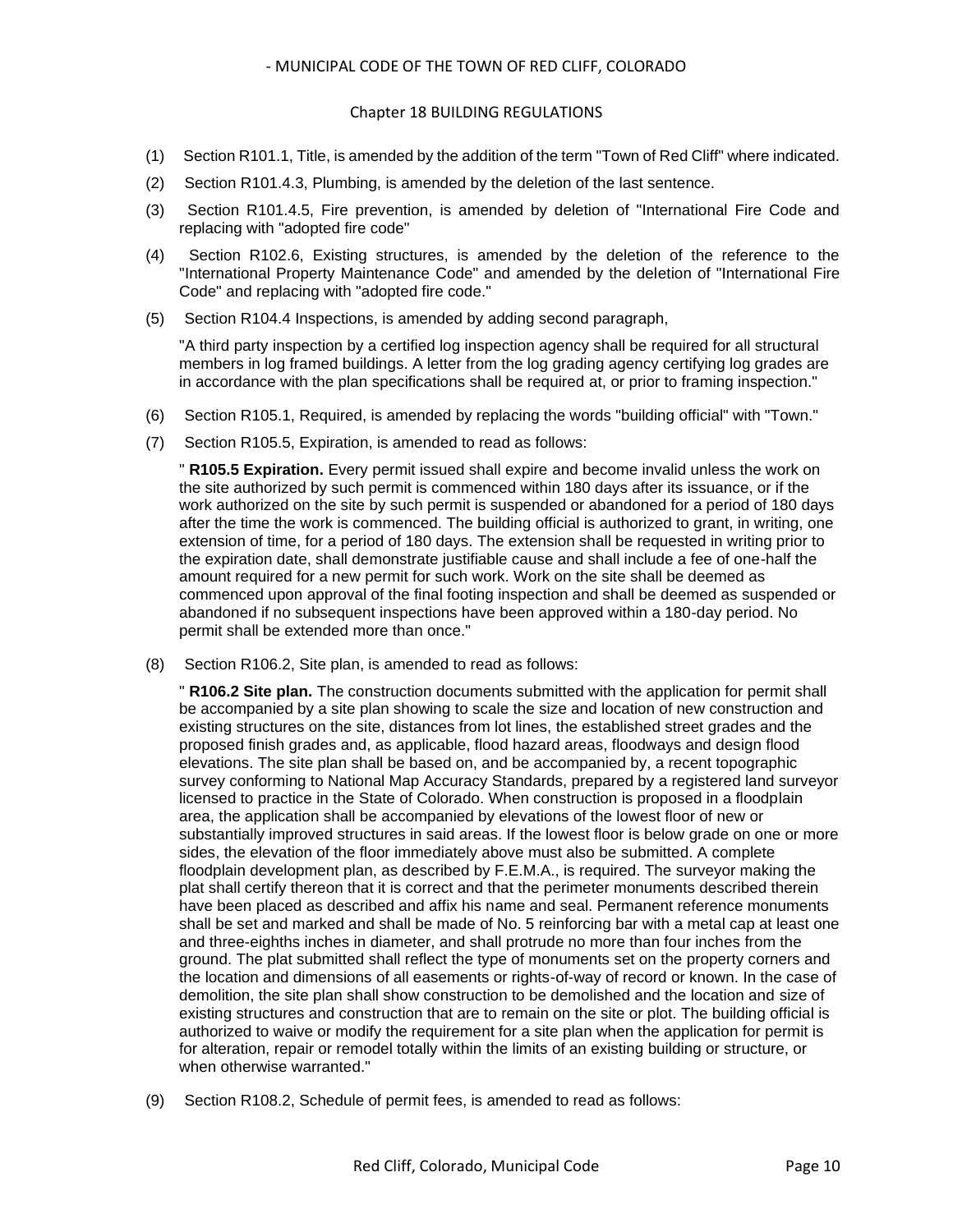#### Chapter 18 BUILDING REGULATIONS

" **R108.2 Schedule of permit fees.** On buildings, structures, gas, mechanical, electrical and plumbing systems or alterations requiring a permit, a fee for each permit shall be paid as required in accordance with the schedule as established by resolution by the Town of Red Cliff."

(10) Section R108.3, Valuation, is amended to include the following sentence:

"The minimum valuation for building permits in the Town of Red Cliff shall not be less than the average cost figures per square foot shown in the most current Building Valuation Data Chart published by the Building Safety Journal of the International Code Council."

(11) Section R108.5, Refunds, is amended by deleting the section in its entirety and replacing the section with the following:

"The Town may authorize refunding of any fee paid hereunder which was erroneously paid or collected. The Town may authorize refunding of not more than 80 percent (80%) of the permit fee paid when no work has been done under a permit issued in accordance with this code. The Town may authorize refunding of not more than 80 percent (80%) of the plan review fee paid when an application for a permit for which a plan review fee has been paid is withdrawn or cancelled before any plan reviewing is done. The Town shall not authorize refunding of any fee paid except on written application tiled by the original permittee not later than 180 days after the date of fee payment."

- (12) Section R108.6, Work commencing before permit issuance is amended by adding after fee, "equal to 100% of the permit application fee and replacing "building official" with "Town".
- (13) A new Section R108.7, Contractor licensing, shall be added to read as follows:

" **R108.7 Contractor licensing.** All contractors, except electrical contractors who are duly licensed by the State, shall purchase a license for conducting work within the Town of Red Cliff. Established annual fees are:

"Class I: General contractor \$125.

"Class II: Other contractors \$35.

"Class III: Municipal contractors \$75.

"Licenses issued pursuant to this section shall be valid for a period of one year from the date of issue. Every contractor, including electrical contractors and owner-builders, shall provide a current certificate of insurance for statutory workers' compensation, and general commercial liability insurance of one million dollars (\$1,000,000) per occurrence and two million dollars (\$2,000,000) general aggregate before a contractor's license is issued. An owner-builder is one that will personally perform at least 50% of all labor involved in the construction of a singlefamily residence and will be on site to supervise all other work involved. The building shall be intended for use as the principal residence of the owner-builder and shall be personally occupied by said owner-builder for a minimum of one year from the date the Certificate of Occupancy is issued."

(14) Section R109.1.1, Foundation inspections, is amended to read as follows:

" **R109.1.1 Foundation inspections.** The footing inspection shall be done after the site preparation inspection and when all footing forms and steel are in place. In winter, blankets and heating devices shall be on-site to prevent freezing of the concrete during freezing weather.

" **R109.1.1.1 Improvement location survey inspection.** An improvement location survey shall be prepared by a Colorado-licensed professional land surveyor. The improvement location survey inspection shall be the second part of the foundation inspection. An improvement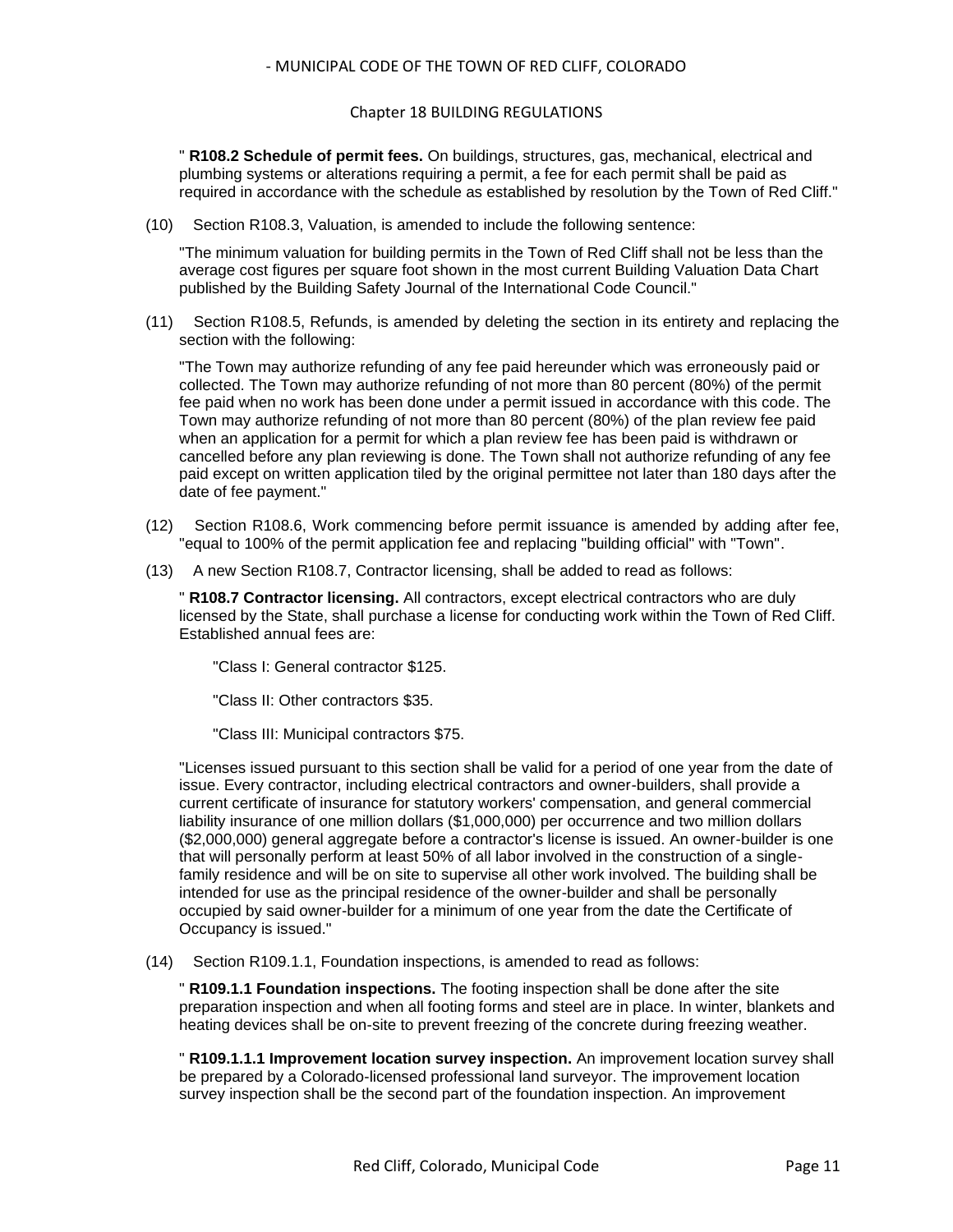#### Chapter 18 BUILDING REGULATIONS

location survey shall be done at the time of the foundation wall inspection. The survey shall contain all required statutory information and show all walls in relationship to the required setbacks, as well as all pertinent elevations at the top of the wall. The benchmark must be the same one used for the plan approval process. The survey shall be presented and approved by the Town prior to proceeding with framing. All construction on the site will be stopped until the survey is presented and approved by the Town.

" **R109.1.1.2 Second improvement location survey.** A second improvement location survey prepared by a Colorado-licensed professional land surveyor shall be submitted for all buildings that have been designed to within 18 inches of allowable building height, or within 18 inches of a setback line. The inspection is to be done at the time the ridge boards are in place and shall show all pertinent elevations using the original benchmark. The frame inspection will not be approved until this survey has been presented to the Town and has been approved. All work on the project will be stopped until the survey is presented and approved by the Town."

(15) Section R109.1.5, Other inspections, is amended by the addition of the following:

" **R109.1.5.2 Site preparation inspection.** The site preparation inspection shall include the staked property lines, setback lines, area of disturbance and soils erosion control measures. A construction sign with building permit number, street address and contractor's name shall be installed on the site and properly placed to be seen and read from the street, prior to this inspection being approved. Coordination of this inspection shall occur through the Town of Red Cliff.

" **R109.5.3 Culvert and driveway base.** The culvert and driveway base inspection shall be done prior to the placement of the permanent driveway covering. The culvert and approach shall conform to the Red Cliff Municipal Code. This inspection is one of the requirements for occupancy of the building. Coordination of this inspection shall occur through the Town of Red Cliff.

" **R109.5.4 Special inspections for elevators.** Elevators installed in all buildings or structures shall require a third party plan review and inspection by the Northwest Council of Governments or other authorized agency.

" **R109.5.5 Cleanup during construction.** Job sites shall be kept clean and orderly at all times, and if it becomes necessary for the Town to clean and/or haul debris or material from the site, after reasonable notice, as determined by the Town, to the permit holder to do so, the actual costs for such services shall be charged to the permit holder, which sum shall be payable at the time occupancy is applied for. Construction debris shall be stored in one general location on the site and shall be removed weekly or more frequently, if necessary, by the permit holder or his agent. Job sites shall be sprinkled as required by the Town to prevent blowing of dust. In determining whether or not to sprinkle, the Town shall consider availability of water, weather conditions and other relevant factors."

(16) Section R110.3, Certificate issued, is amended by the addition of the following:

" **R110.3.1 Conditions of the Certificate of Occupancy.** The Certificate of Occupancy shall not be issued until all construction has been completed, including building, electrical, plumbing, mechanical, fire systems, landscaping, paving, final grading, drainage and all other construction. All signs of construction must be removed from the property, including excess dirt, building materials, trash containers, rubbish, trash and related items, before the Certificate of Occupancy will be issued.

" **R110.4.1 Conditions of a Temporary Certificate of Occupancy.**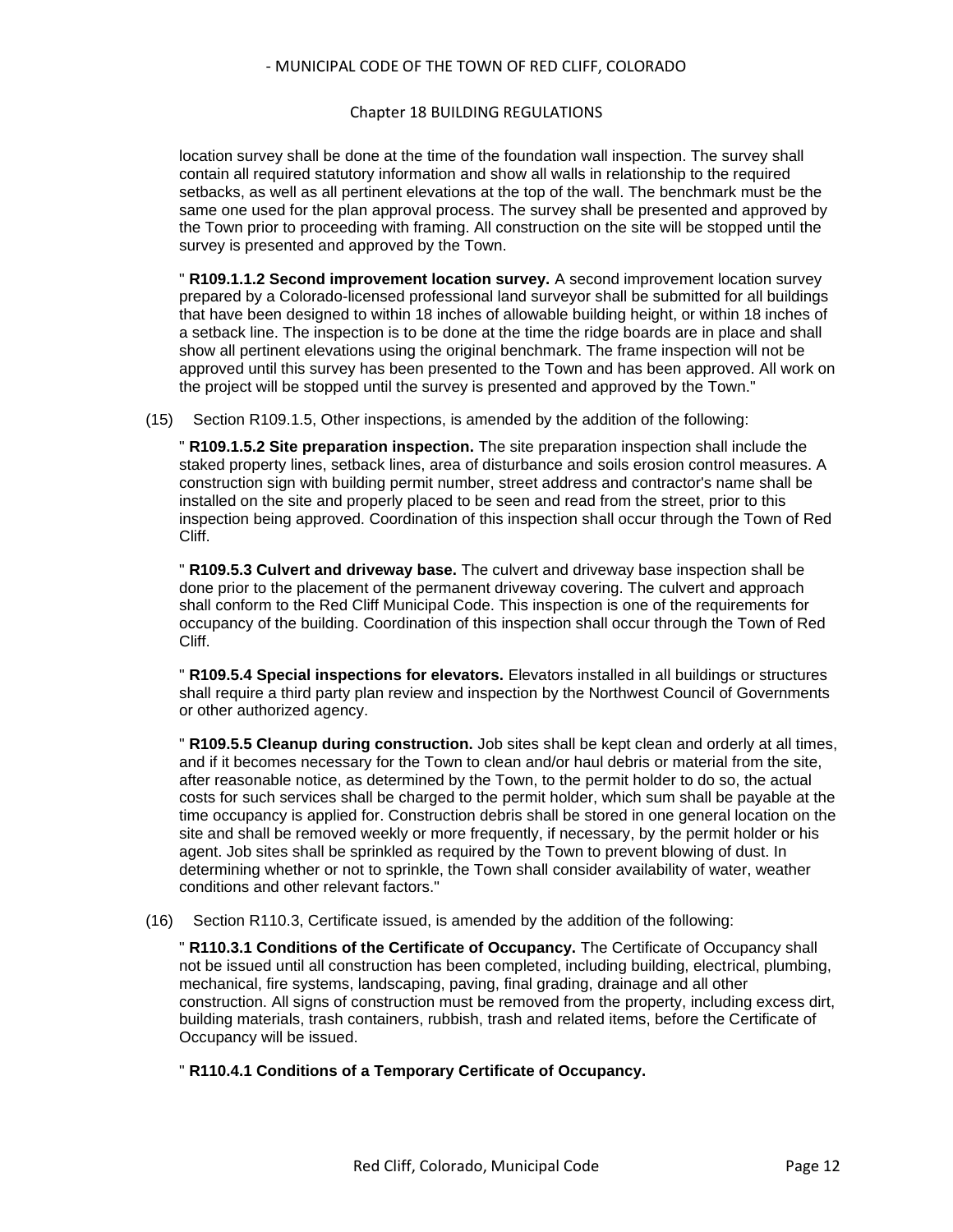#### Chapter 18 BUILDING REGULATIONS

"1. A temporary certificate of occupancy (TCO) shall be valid for six months. The building official may grant one TCO extension for up to six months. Such extension shall be granted in writing.

"2. The following shall be completed prior to the issuance of a TCO for one- and two-family dwellings:

"a. The exterior of the building is complete, including painted vents, meters and light fixtures.

"b. The interior shell building is complete with all required final inspections approved, including building, fire sprinkler (if required), electrical, plumbing and mechanical.

"c. One bathroom operative as per the approved plans.

"d. Entrance and other work within the public right-of-way must be approved.

"e. Positive drainage away from the buildings in all directions at two percent for a minimum of five feet.

"f. Sufficient roadway access for emergency vehicles and minimum parking requirements must be met.

"g. All utility tap fees paid.

"h. Where the required cleanup, paving, landscaping or construction required for a certificate of occupancy is not complete, a TCO may be issued upon submittal and approval of a cleanup, landscaping and construction deposit. The surety will be returned to the permittee upon issuance of the final certificate of occupancy.

" **R110.4.2 Cleanup, landscaping and general construction deposit.** A cleanup, landscaping and general construction deposit ("deposit") is designed to provide security for all conditions contained in the TCO. The deposit shall be paid in cash and shall be paid to the Town of Red Cliff. In lieu of cash, and upon a showing to the Town that adequate security will be provided thereby, the deposit may be by a letter of credit. The letter of credit must be valid for one year and renewable upon the Town's request. The amount of the deposit required shall be based upon a current bid by a reputable contractor, plus twenty-five percent of the bid, good for sufficient time to allow completion of the work, or upon some other basis deemed acceptable by the Town. The bid shall be based upon completion of all remaining work indicated on the approved building permit plans and any subsequent conditions of approval. If the cleanup, landscaping and general construction, as defined in this Article, is not completed within three months of the date the TCO is issued, the Town may, but shall not be obligated to, complete such cleanup, landscaping and general construction, the cost of doing so, together with a fee in the amount of twenty percent of such costs, to be charged to the permit holder and deducted from the cash deposited. If the cost for completion by the Town, plus the fee, exceeds the amount of the deposit, the excess, together with interest at twelve percent per annum, shall be a lien against the property and may be collected by civil suit, or may be certified to the treasurer of Eagle County, to be collected in the same manner as delinquent ad valorem taxes levied against such property.

(17) Section R112.1, Board of Appeals, repealed and reenacted to read as follows: Section R112.1, General, is amended by deleting the last three (3) sentences and inserting the following: "The members of the Board of Appeals shall be comprised of the members of the Town Board of Appeals.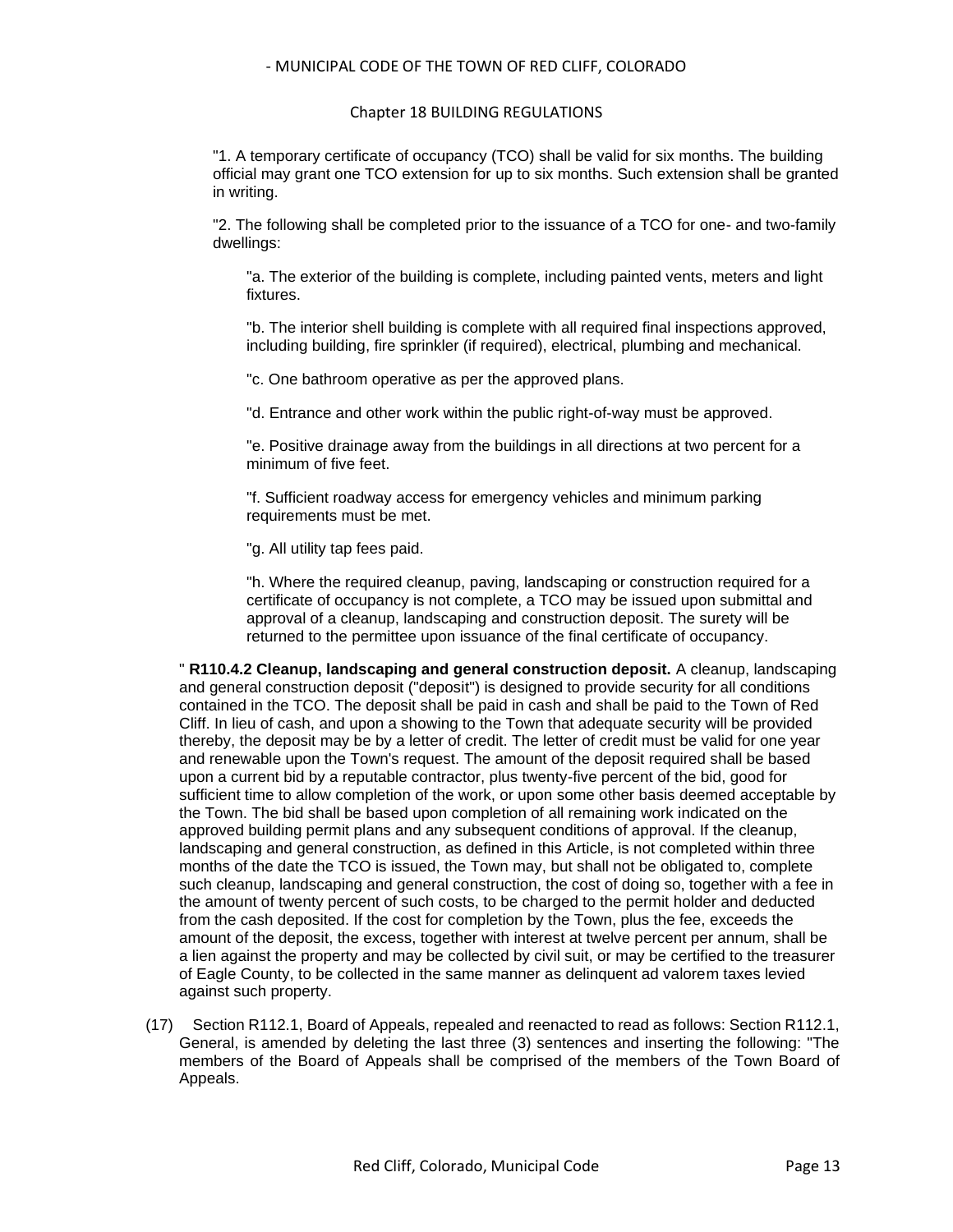#### Chapter 18 BUILDING REGULATIONS

" **R112.1.2 Appeals to Board of Trustees.** A person shall have a right to appeal a decision of the building official to the Board of Trustees acting in the capacity of the Board of Appeals. An application for appeal shall be filed with the Town Clerk within twenty days after the date of the decision of the building official. An application for appeal shall be based on a claim that the true intent of this code or the rules legally adopted hereunder have been incorrectly interpreted. The application must state the specific order, decision or determination being appealed and include documentation to support the appeal. The board shall render a decision within 30 days of receipt of the appeal. The decision of the board shall be by resolution, and copies shall be furnished to the appellant and to the building official. The building official shall take immediate action in accordance with the decision of the board.

" **R112.2 Limitations on authority.** An application for appeal shall be based on a claim that the true intent of this code or the rules legally adopted thereunder have been incorrectly interpreted, the provisions of this code do not fully apply or an equally good or better form of construction is proposed. The Board of Trustees acting in the capacity of the Board of Appeals shall have no authority to waive requirements of this code.

" **R112.3 Limitation of liability.** Any member of the Board of Trustees, acting in good faith and without malice for the Town of Red Cliff in the discharge of their duties, shall not thereby render themselves personally liable. The members are hereby relieved from all personal liability for any damage that may accrue to persons or property as a result of their duties. Any suit brought against a member or members of the Board of Trustees because of any act or omission performed by them in the discharge of their duties shall be defended by the Town of Red Cliff until final termination of the proceedings.

(18) Section R202, Definitions, is amended by the addition of the following:

" **SLEEPING ROOM (BEDROOM)** is any enclosed habitable space within a dwelling unit, which complies with the minimum room dimension requirements of IRC Sections R304 and R305 and contains a closet, an area that is useable as a closet or an area that is readily convertible for use as a closet. Living rooms, family rooms and other similar habitable areas that are so situated and designed so as to clearly indicate these intended uses shall not be interpreted as sleeping rooms."

(19) Section R301.2 (1) is filled to provide the following:

|       | Wind  | Subject to Damage From |          |       |        |      | Winte |             |       |         |       |
|-------|-------|------------------------|----------|-------|--------|------|-------|-------------|-------|---------|-------|
| Groun |       | Seismic                |          |       |        |      |       |             |       |         | Mean  |
| d     | Spee  | Design                 |          | Frost |        |      | Desig | Ice Shield  | Flood | Air     | Annu  |
| Snow  | d(3)  | Categor                | Weatheri | Line  | Termit | Deca | n     | Underlayme  | Hazar | Freezin | al    |
| Load  | sec.  | v                      | ng       | Dept  | e      |      | Temp  | nt Required | d     | g Index | Temp. |
|       | gust) |                        |          | h     |        |      |       |             |       |         |       |
|       |       |                        |          |       |        |      |       |             |       |         |       |

## **"Table R301.2 (1) Climatic and Geographic Design Criteria**

\_\_\_\_\_\_\_\_\_\_\_\_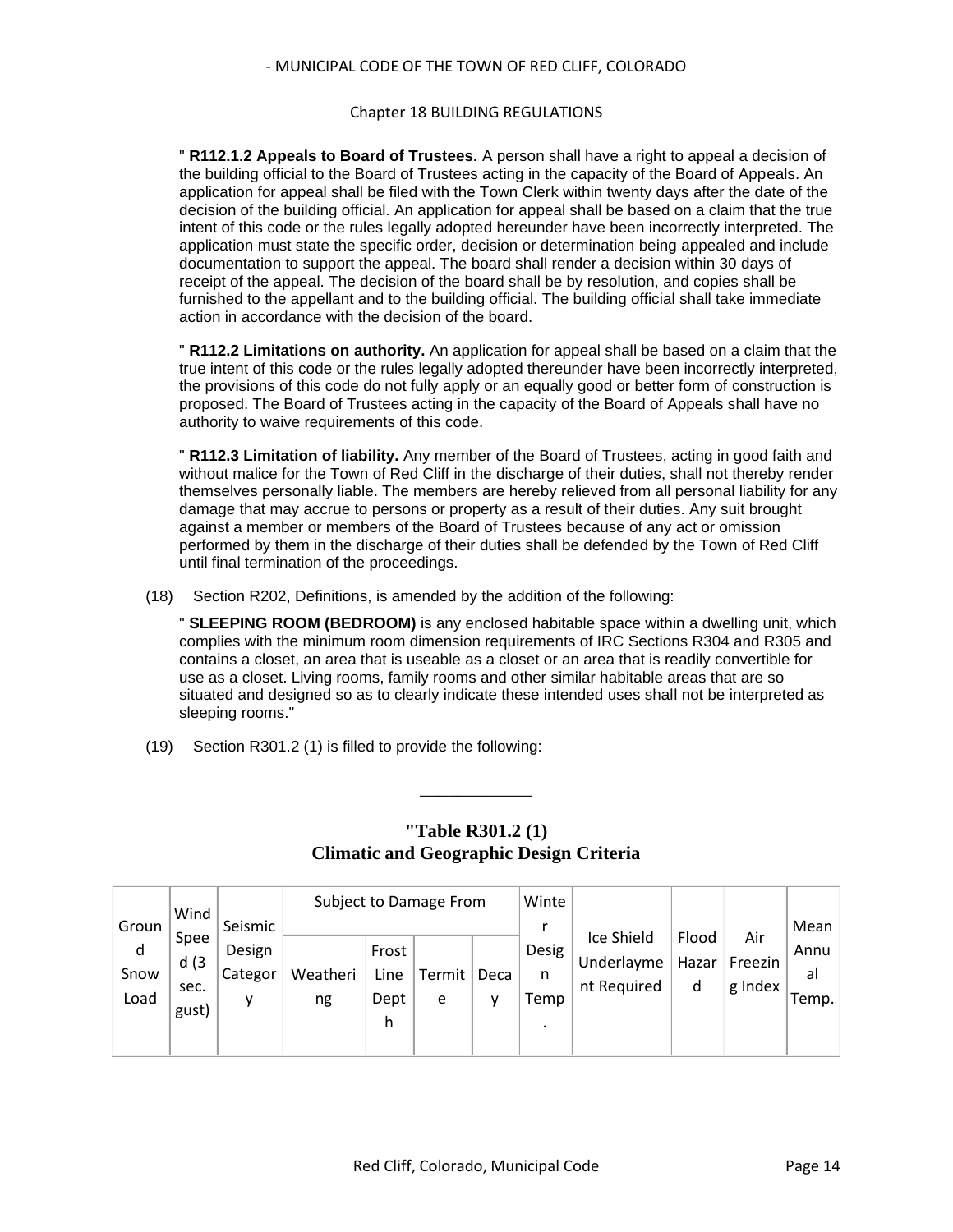### Chapter 18 BUILDING REGULATIONS

| $120^*$ | 90 | В | Severe | 48<br>ın. | Slight | None<br>to<br>Sligh | $-15^{\circ}F$ | Yes | $***$ | 2000 | $45^{\circ}$ F |
|---------|----|---|--------|-----------|--------|---------------------|----------------|-----|-------|------|----------------|
|---------|----|---|--------|-----------|--------|---------------------|----------------|-----|-------|------|----------------|

\* Minimum ground snow load equals 120 psf, Minimum roof snow load shall equal 85 psf, snow loads for unheated structures and uncovered decks shall equal 100 psf.

\*\* NOTE: Dates of the currently effective FIRM and/or date of adoption entering NFIP

\_\_\_\_\_\_\_\_\_\_\_\_ (20) Section R305.1.1, Basements, is amended by deleting and replacing it with the following:

"All basements in new dwelling units, other than those basements clearly identified as cellars or mechanical spaces, shall have ceiling heights as required for habitable spaces. Where existing nonhabitable basements, constructed prior to the adoption of this code, are being converted to habitable uses, the building official shall be permitted to approve a minimum clear ceiling height of 6 feet 8 inches (2,032 mm) from the finished floor; and beams, girders, ducts or other obstructions may project to within 6 feet 4 inches (1,931 mm) of the finished floor."

- (21) Section R310.1.1, Minimum opening area, is amended by deleting the exception.
- (22) Section R312.1, Guards required, is amended by the addition of a second paragraph to read as follows:

"All area wells, stair wells, window wells and light wells attached to any building that are located less than 36 inches (914 mm) from the nearest intended walking surface and deeper than 30 inches (762 mm) below the surrounding ground level, creating an opening greater than 24 inches (610 mm) measured perpendicular from the building, shall be protected with guards conforming to this section around the entire opening, or be provided with an equivalent barrier.

#### " **Exceptions:**

"1. The access side of stairways need not be protected.

"2. Area and window wells provided for emergency escape and rescue windows may be protected with approved grates or covers that comply with Section R310 of this code.

"3. Covers and grates may be used over stairways and other openings used exclusively for the service access or for admitting light or ventilation."

- (23) Section R313.1 Townhome automatic fire sprinkler systems is deleted in its entirety.
- (24) Section R313.3 One and two-family dwellings automatic fire systems is deleted in its entirety.
- (25) Section R401.2, Requirements, is amended by the addition of the following:

"All foundation systems shall be designed and the construction drawings stamped by a Colorado-registered professional engineer or licensed architect. The foundation design must be based on an engineer's soils report. The drawings must be noted with the engineering firm name, specific location for design and soils report number. A site certification prepared by State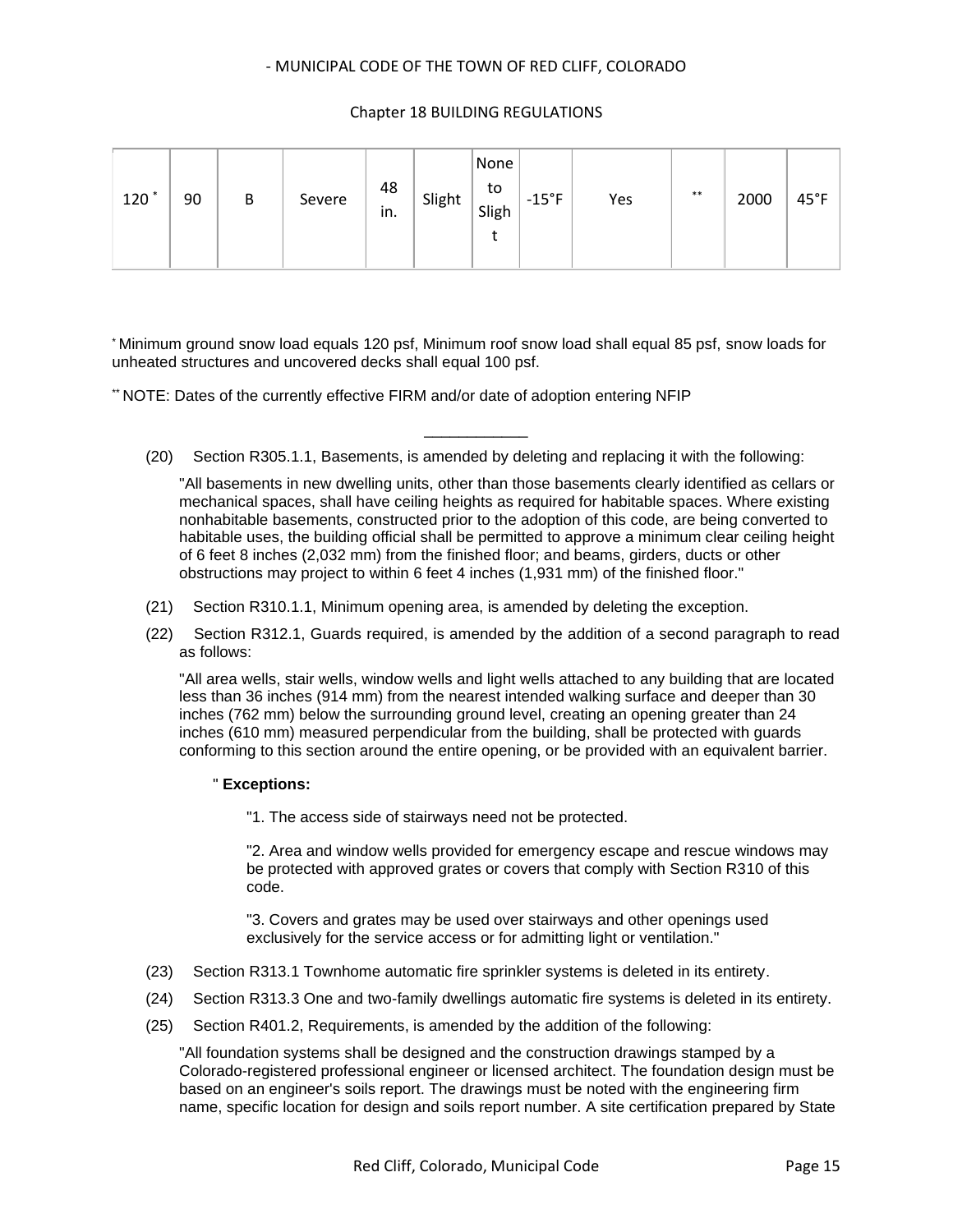#### Chapter 18 BUILDING REGULATIONS

of Colorado-licensed professional is required for setback verification on all new one-and twofamily and townhome structures."

(26) Section R403.1.4, Minimum depth, is amended by changing the first sentence to read as follows:

"Footings shall have a minimum depth of 48 inches from the top of the finished grade to the bottom of the footer."

(27) Section R405.1, Concrete and masonry foundations, is amended by the addition of the following after the first sentence:

"All foundation drains shall be designed and inspected by an engineer licensed and registered in the State of Colorado."

(28) Section R602.3.1, Stud size, height and spacing, is amended by the addition of a second sentence to read as follows:

"All exterior and load-bearing walls shall have studs spaced no more than 16 inches (406 mm) on center."

- (29) Chapter 11, Energy Efficiency, is deleted in its entirety and replaced with 2009 Energy Conservation Code.
- (30) Section M1401.6, Snow depth, is added to read as follows:

" **Section 1401.6** Any required air intake openings that terminate outdoors shall be located a minimum of 3 feet above final grade.

" **Exception:** With prior approval from the building official, openings may be protected from snow accumulation and drifting by decks, roofs, cantilevers or similar means providing equivalent protection."

(31) Section G2415.10, Minimum burial depth, is amended by the addition of the following:

"All plastic fuel gas piping shall be installed a minimum of 18 inches (457 mm) below grade."

- (32) Section G2415.10.1, This section is deleted in its entirety.
- (33) Section G2417.4.1, Test pressure, is amended by changing "3 psig" to "10 psig."
- (33) Section G2425.8, Equipment not required to be vented, is amended by the deletion of Item 7 and the paragraph that follows.
- (34) Section G2445, Unvented room heaters, is deleted in its entirety.
- (35) Section P2603.6, Freezing, is amended by changing the last sentence to read:

"Water service pipe shall be installed not less than 12 inches (305 mm) below the frost line."

- (40) Section P2603.6.1, Sewer depth, is amended by filling in both areas where indicated to read "12 inches (305 mm)."
- (41) Section P3103.1, Roof extension, is amended by filling in both areas where indicated to read "18 inches (4572 mm)."

(Ord. 2 §2, 2014)

## **ARTICLE 4. NATIONAL ELECTRICAL CODE**

[Sec. 18-4-10. Adoption.](#page-16-0)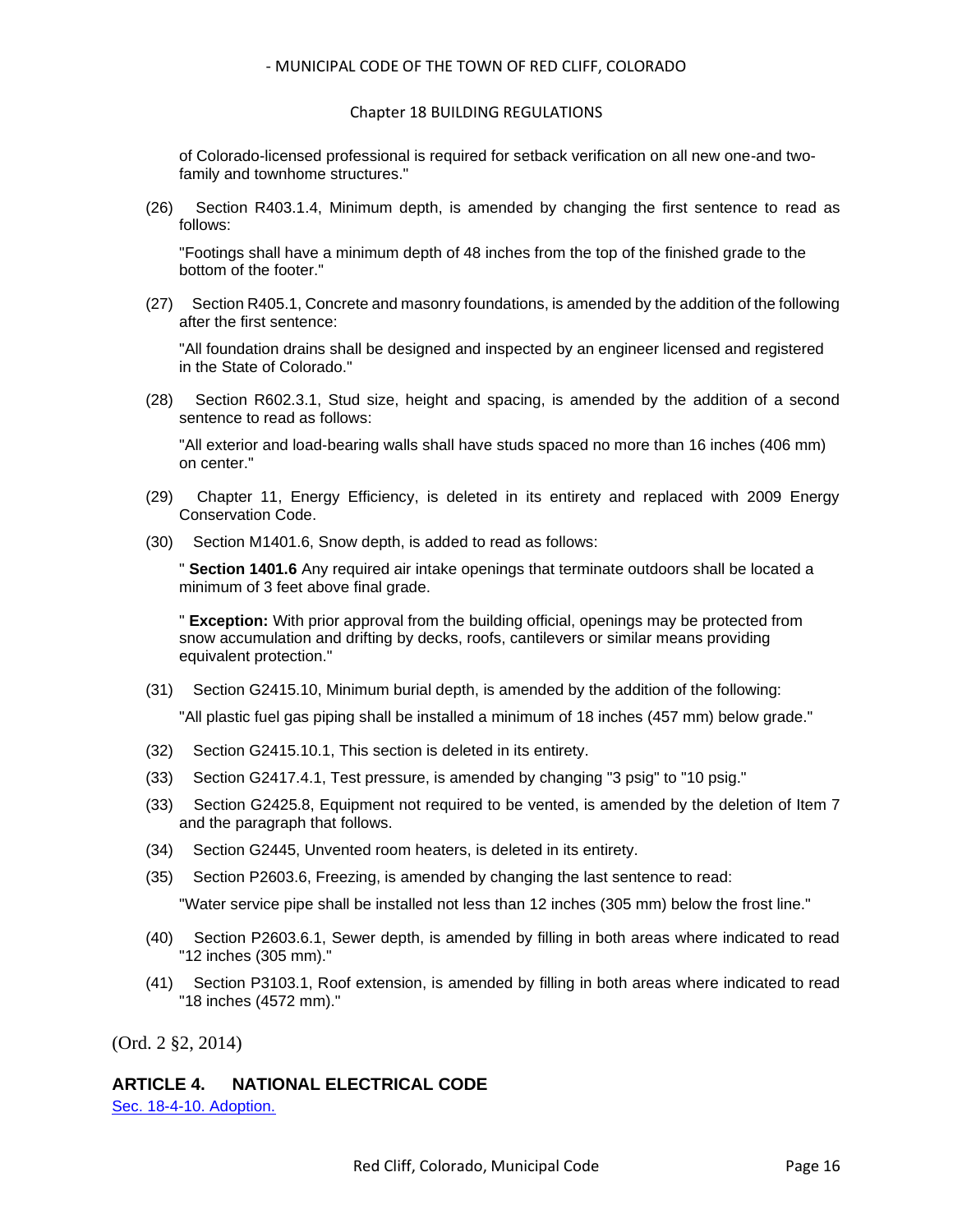#### Chapter 18 BUILDING REGULATIONS

[Sec. 18-4-20. Copy on file.](#page-16-1) [Sec. 18-4-30. Amendments.](#page-16-2)

## <span id="page-16-0"></span>**Sec. 18-4-10. Adoption.**

Pursuant to Title 31, Article 16, Part 2, C.R.S., the National Electrical Code, most current edition, as adopted by the State of Colorado, is hereby adopted by reference as the Town electrical code as if fully set out in this Article, with the additions, deletions, insertions and changes set forth in Section 18-4-30 below. The purpose of the adopted code is to protect the health, safety and lives of the residents of the Town. The subject matter of the adopted code includes comprehensive rules and regulations governing materials, methods of installation, inspection and other matters pertaining to the practical safeguarding of persons and property from hazards arising from the use of electricity.

(Ord. 2 §2, 2014)

<span id="page-16-1"></span>**Sec. 18-4-20. Copy on file.**

At least one (1) copy of the National Electrical Code, certified to be a true copy, has been and is now on file in the office of the Town Clerk and may be inspected by any interested person during normal business hours, Monday through Friday, holidays excepted.

(Ord. 2 §2, 2014)

<span id="page-16-2"></span>**Sec. 18-4-30. Amendments.**

The code adopted herein is hereby modified by the following amendments:

(1) None.

(Ord. 2 §2, 2014)

## **ARTICLE 5. INTERNATIONAL MECHANICAL CODE**

[Sec. 18-5-10. Adoption.](#page-16-3) [Sec. 18-5-20. Copy on file.](#page-17-0) [Sec. 18-5-30. Amendments.](#page-17-1)

## <span id="page-16-3"></span>**Sec. 18-5-10. Adoption.**

Pursuant to Title 31, Article 16, Part 2, C.R.S., the International Mechanical Code, 2009 Edition, as published by the International Code Council, 4051 West Flossmoor Road, Country Club Hills, IL 60478- 5795, Chapters 1 through 15, inclusive, is hereby adopted by reference as the Town mechanical code as if fully set out in this Article with the additions, deletions, insertions and changes set forth in Section 18-5-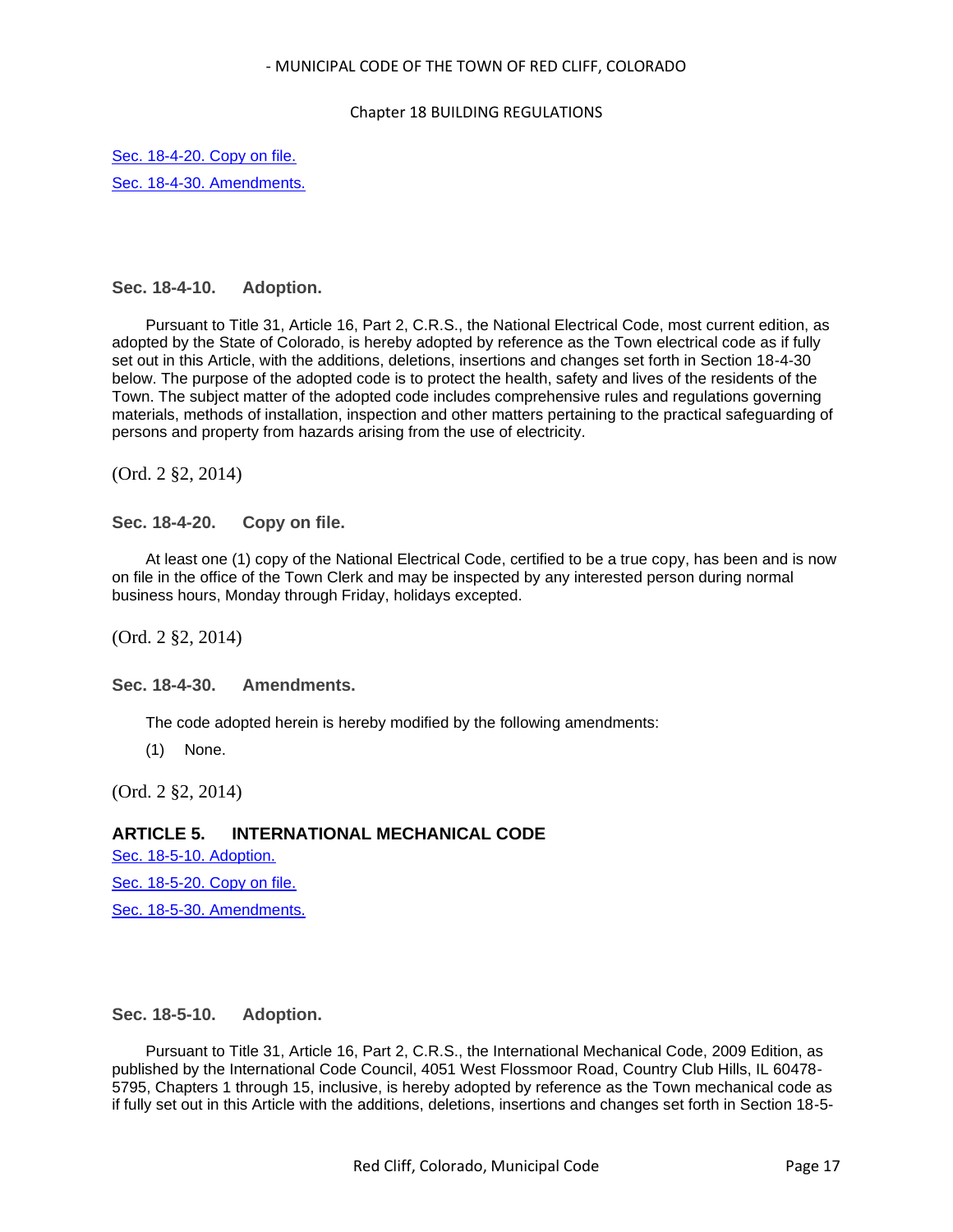#### Chapter 18 BUILDING REGULATIONS

30 below. The subject matter of the adopted code includes comprehensive provisions and standards relating to the erection, installation, alteration, repair, relocation, replacement, addition to, use or maintenance of heating, ventilating, cooling and refrigeration systems, incinerators or other miscellaneous heat-producing appliances within the Town for the purpose of protecting the public health, safety and general welfare.

(Ord. 2 §2, 2014)

## <span id="page-17-0"></span>**Sec. 18-5-20. Copy on file.**

At least one (1) copy of the International Mechanical Code, certified to be a true copy, has been and is now on file in the office of the Town Clerk and may be inspected by any interested person during normal business hours, Monday through Friday, holidays excepted.

(Ord. 2 §2, 2014)

### <span id="page-17-1"></span>**Sec. 18-5-30. Amendments.**

The code adopted herein is hereby modified by the following amendments:

- (1) Section 101.1, Title, is amended by the addition of the term "Town of Red Cliff" where indicated.
- (2) Section 106.5.2 Fee Schedule, is deleted in its entirety and replaced with:

**Section 106.5.2 Fee schedule** , "On buildings or structures where gas and mechanical systems, or alterations requiring a permit, a fee for each permit shall be paid as required in accordance with the schedule as established by resolution by the Town of Red Cliff."

(3) Section 106.5.3 Fee Refunds is deleted in its entirety and replaced with:

**Section 106.5.2 Fee refunds** , "The town may authorize refunding of any fee paid hereunder which was erroneously paid or collected. The town may authorize refunding of not more than 80 percent (80%) of the permit fee paid when no work has been done under a permit issued in accordance with this code.

The town may authorize refunding of not more than 80 percent (80%) of the plan review fee paid when an application for a permit for which a plan review fee has been paid is withdrawn or cancelled before any plan reviewing is done.

The town shall not authorize refunding of any fee paid except on written application filed by the original applicant not later than 180 days after the date of fee payment."

(Ord. 2 §2, 2014)

## **ARTICLE 6. INTERNATIONAL PLUMBING CODE**

[Sec. 18-6-10. Adoption.](#page-18-0)

[Sec. 18-6-20. Copy on file.](#page-18-1)

[Sec. 18-6-30. Amendments.](#page-18-2)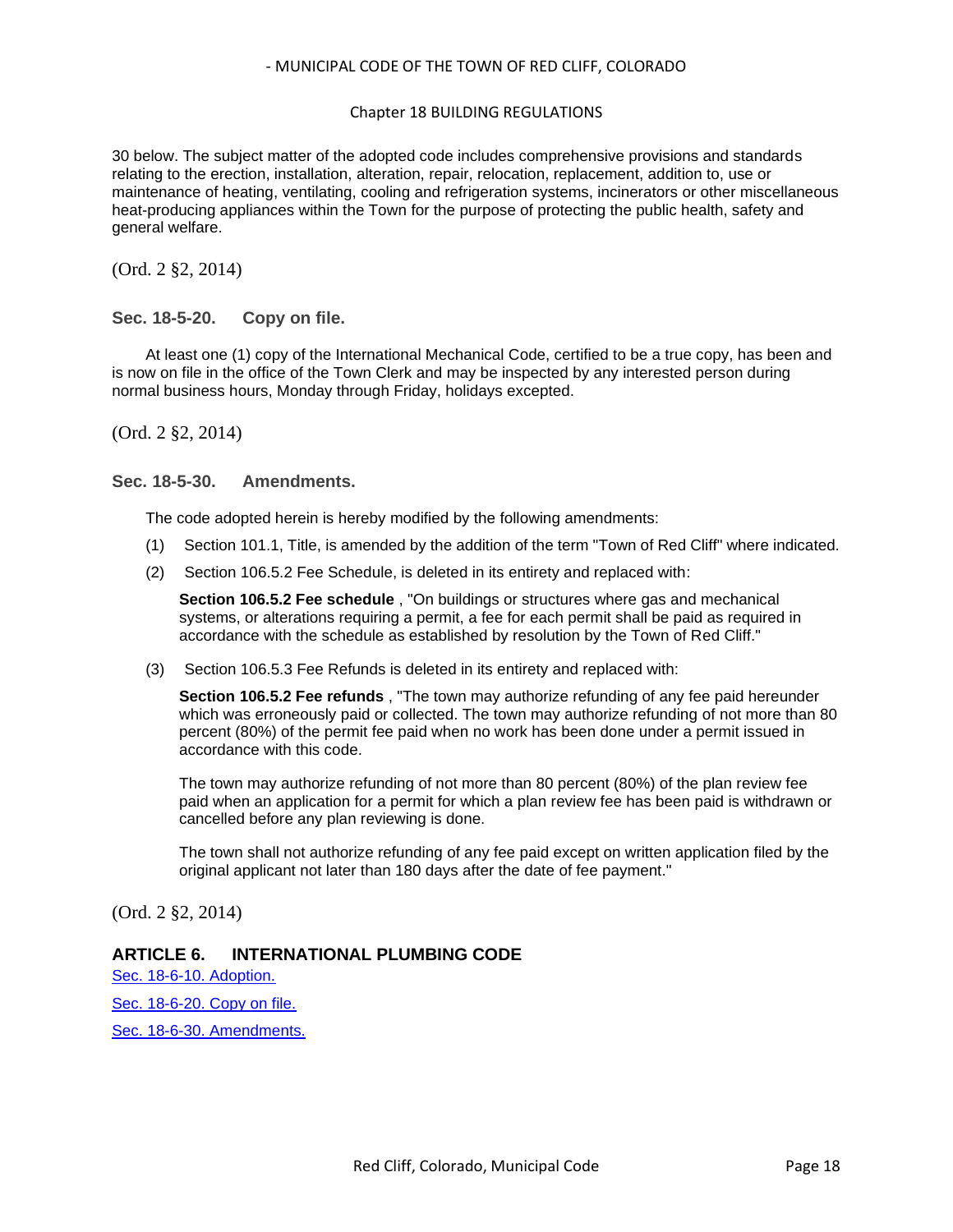#### Chapter 18 BUILDING REGULATIONS

### <span id="page-18-0"></span>**Sec. 18-6-10. Adoption.**

Pursuant to Title 31, Article 16, Part 2, C.R.S., the International Plumbing Code, 2009 Edition, as published by the International Code Council, 4051 West Flossmoor Road, Country Club Hills, IL 60478- 5795, Chapters 1 through 13, inclusive, is hereby adopted by reference as the Town plumbing code as if fully set out in this Article, with the additions, deletions, insertions and changes set forth in Section 18-6- 30 below. The subject matter of the adopted code includes comprehensive regulations governing materials, installation methods and other matters pertaining to plumbing for the purpose of protecting the public health, safety and general welfare.

(Ord. 2 §2, 2014)

<span id="page-18-1"></span>**Sec. 18-6-20. Copy on file.**

At least one (1) copy of the International Plumbing Code, certified to be a true copy, has been and is now on file in the office of the Town Clerk and may be inspected by an interested person during normal business hours, Monday through Friday, holidays excepted.

(Ord. 2 §2, 2014)

<span id="page-18-2"></span>**Sec. 18-6-30. Amendments.**

The code adopted herein is hereby modified by the following amendments:

- (1) Section 101.1, Title, is amended by the addition of the term "Town of Red Cliff" where indicated.
- (2) Section 106.6.2 Fee Schedule, is deleted in its entirety and replaced with:

**Section 106.6.2 Fee schedule** , "On buildings or structures where gas and mechanical systems, or alterations requiring a permit, a fee for each permit shall be paid as required in accordance with the schedule as established by resolution by the Town of Red Cliff."

(3) Section 106.6.3 Fee Refunds is deleted in its entirety and replaced with:

**Section 106.6.3 Fee refunds** , "The town may authorize refunding of any fee paid hereunder which was erroneously paid or collected. The town may authorize refunding of not more than 80 percent (80%) of the permit fee paid when no work has been done under a permit issued in accordance with this code.

The town may authorize refunding of not more than 80 percent (80%) of the plan review fee paid when an application for a permit for which a plan review fee has been paid is withdrawn or cancelled before any plan reviewing is done.

The town shall not authorize refunding of any fee paid except on written application filed by the original applicant not later than 180 days after the date of fee payment."

(3) Section 305.6, Freezing, is amended by changing the last sentence to read:

"Exterior water supply system piping shall be installed not less than 12 inches (305 mm) below the frost line."

(4) Section 305.6.1, Sewer depth, is amended by filling in both areas where indicated to read "12 inches (305 mm)."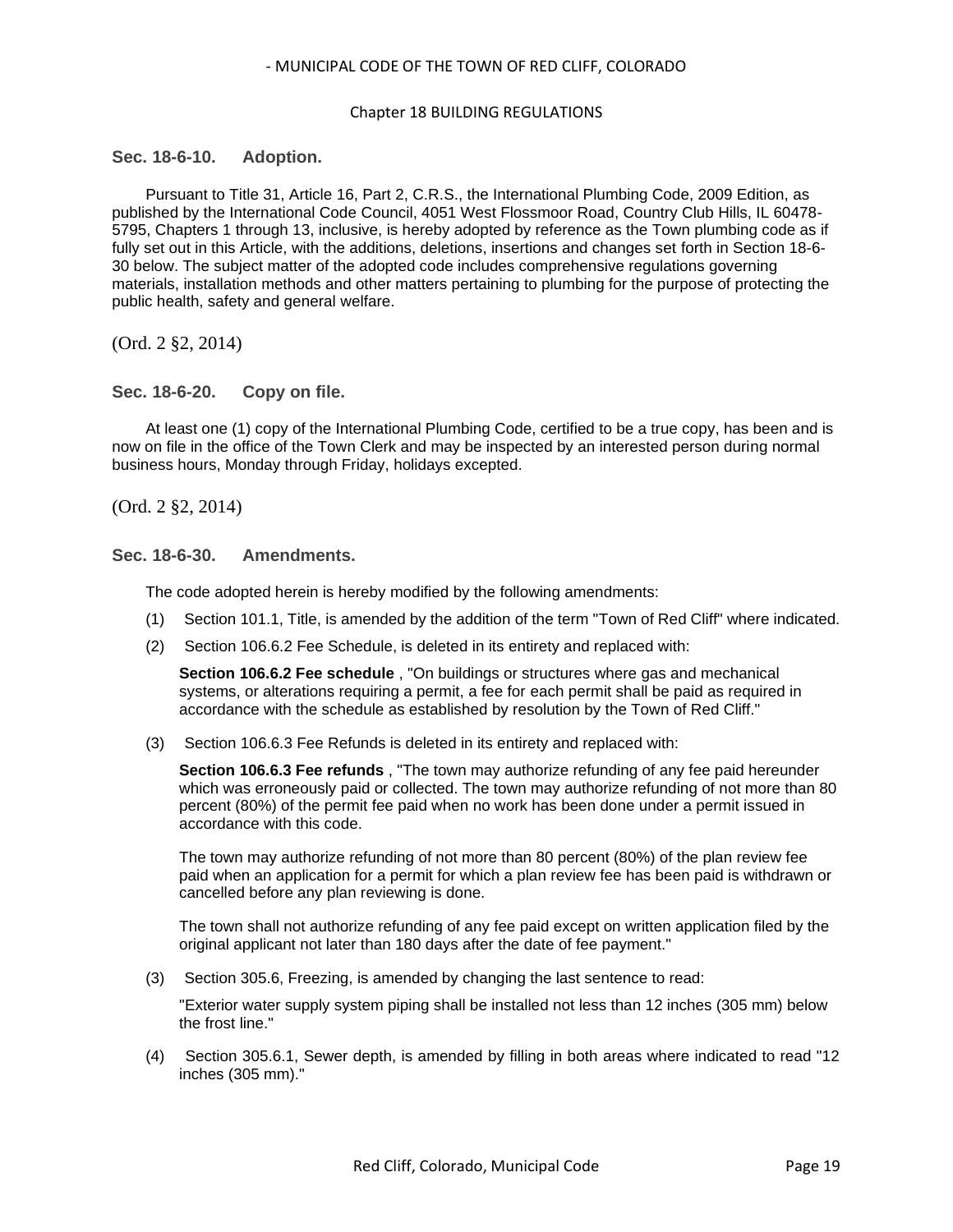#### Chapter 18 BUILDING REGULATIONS

(5) Section 904.1, Roof extension, is amended by inserting the number "18 inches (457.2 mm)" where indicated in the first sentence.

(Ord. 2 §2, 2014)

## **ARTICLE 7. INTERNATIONAL FUEL GAS CODE**

[Sec. 18-7-10. Adoption.](#page-19-0)

[Sec. 18-7-20. Copy on file.](#page-19-1)

[Sec. 18-7-30. Amendments.](#page-19-2)

### <span id="page-19-0"></span>**Sec. 18-7-10. Adoption.**

Pursuant to Title 31, Article 16, Part 2, C.R.S., the International Fuel Gas Code, 2009 Edition, as published by the International Code Council, 4051 West Flossmoor Road, Country Club Hills, IL 60478- 5795, Chapters 1 through 8, inclusive, is hereby adopted by reference as the Town fuel gas code as if fully set out in this Article, with the additions, deletions, insertions and changes set forth in Section 18-7- 30 below.

(Ord. 2 §2, 2014)

<span id="page-19-1"></span>**Sec. 18-7-20. Copy on file.**

At least one (1) copy of the International Fuel Gas Code, certified to be a true copy, has been and is now on file in the office of the Town Clerk and may be inspected by any interested person during normal business hours, Monday through Friday, holidays excepted.

(Ord. 2 §2, 2014)

<span id="page-19-2"></span>**Sec. 18-7-30. Amendments.**

The code adopted herein is hereby modified by the following amendments:

- (1) Section 101.1, Title, is amended by the addition of the term "Town of Red Cliff" where indicated.
- (2) Section 106.6.2 Fee Schedule, is deleted in its entirety and replaced with:

**Section 106.6.2 Fee schedule** , "On buildings or structures where gas and mechanical systems, or alterations requiring a permit, a fee for each permit shall be paid as required in accordance with the schedule as established by resolution by the Town of Red Cliff."

(3) Section 106.6.3 Fee Refunds is deleted in its entirety and replaced with:

**Section 106.6.3 Fee refunds** , "The town may authorize refunding of any fee paid hereunder which was erroneously paid or collected. The town may authorize refunding of not more than 80 percent (80%) of the permit fee paid when no work has been done under a permit issued in accordance with this code.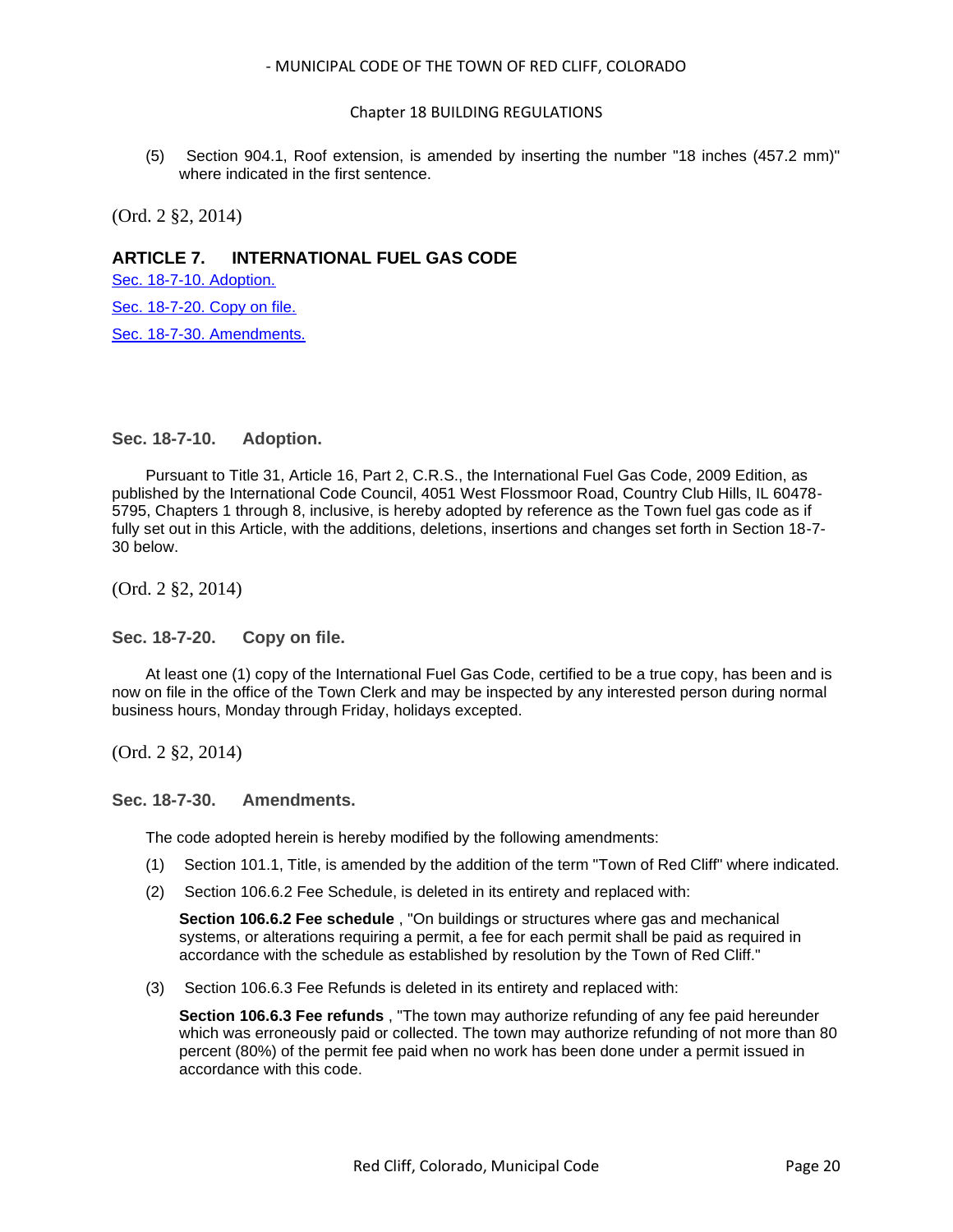#### Chapter 18 BUILDING REGULATIONS

The town may authorize refunding of not more than 80 percent (80%) of the plan review fee paid when an application for a permit for which a plan review fee has been paid is withdrawn or cancelled before any plan reviewing is done.

The town shall not authorize refunding of any fee paid except on written application filed by the original applicant not later than 180 days after the date of fee payment."

(4) Section 404.10, Minimum burial depth, is amended by the addition of the following:

"All plastic fuel gas piping shall be installed a minimum of 18 inches (457 mm) below grade."

- (4) Section 404.10.1 is deleted in its entirety.
- (5) Section 406.4.1, Test pressure, is amended by changing "3 psig" to "10 psig."
- (6) Section 501.8, Equipment not required to be vented, is amended by the deletion of Item 8 and the paragraph that follows.
- (7) Section 621.7, Unvented decorative room heaters, is deleted in its entirety.
- (8) Section 621.7.1 Ventless firebox enclosures, is deleted in its entirety.

(Ord. 2 §2, 2014)

## **ARTICLE 8. INTERNATIONAL FIRE CODE**

[Sec. 18-8-10. Adoption.](#page-20-0) [Sec. 18-8-20. Copy on file.](#page-20-1)

[Sec. 18-8-30. Amendments.](#page-21-0)

## <span id="page-20-0"></span>**Sec. 18-8-10. Adoption.**

Pursuant to Title 31, Article 16, Part 2 C.R.S., there is adopted as prescribing regulations governing conditions hazardous to life and property from fire, hazardous materials or explosion the certain standards known as the International Fire Code, 2009 Edition, including Appendix E Hazardous Categories and Appendix F Hazard Ranking, published by the International Code Council, 4051 West Flossmoor Road, Country Club Hills, Illinois, 60478-5795, save and except such portions as are hereinafter deleted, modified or amended as set forth in Section 18-8-30 below. The subject matter of the adopted code includes comprehensive provisions and standards designed to prevent fires. The purpose of the adopted code is to protect the health, safety and welfare of the residents of the Town.

(Ord. 2 §2, 2014)

<span id="page-20-1"></span>**Sec. 18-8-20. Copy on file.**

At least one (1) copy of the International Fire Code, certified to be a true copy, has been and is on file in the office of the Town Clerk and is available for inspection by any interested person during regular business hours.

(Ord. 2 §2, 2014)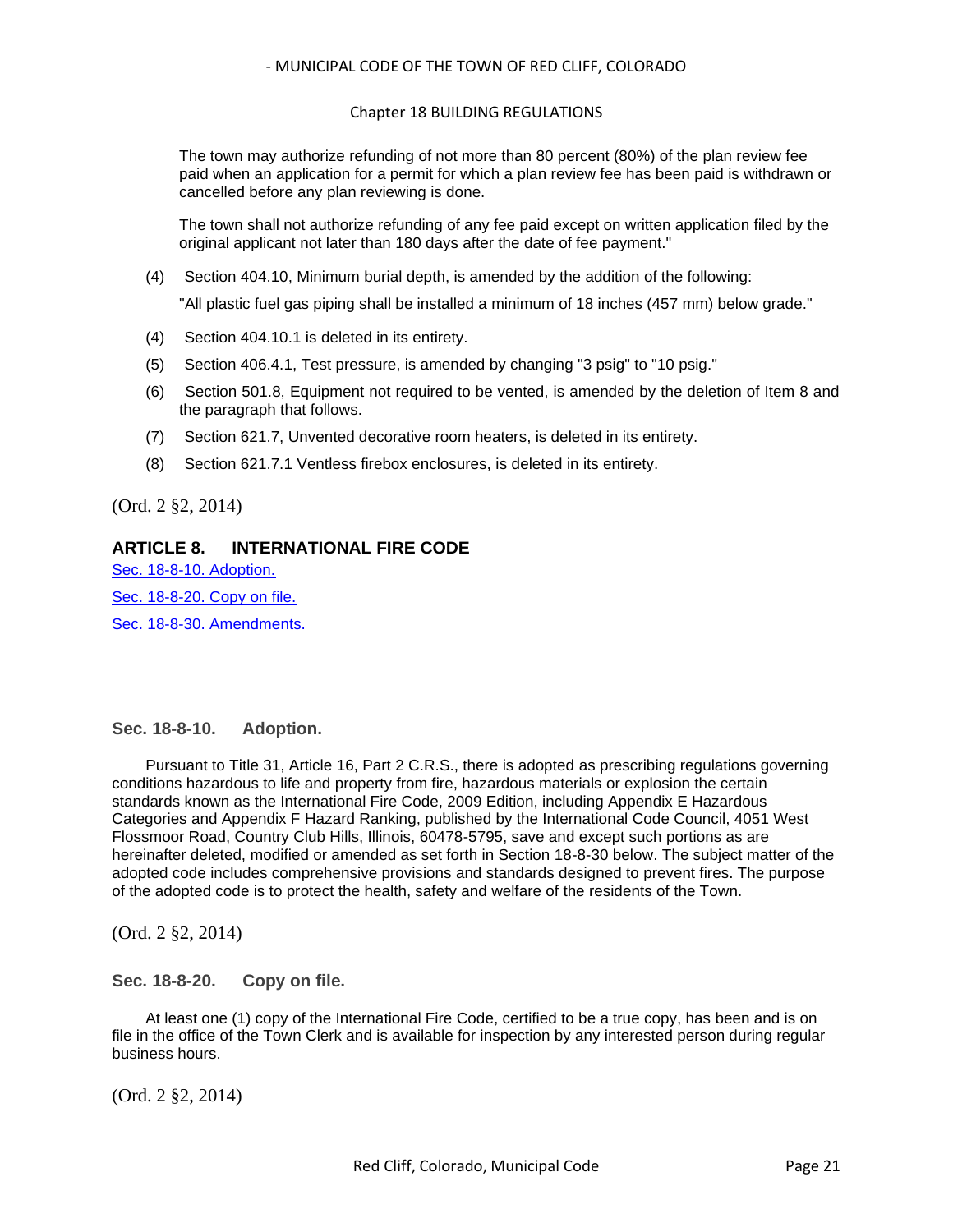#### Chapter 18 BUILDING REGULATIONS

#### <span id="page-21-0"></span>**Sec. 18-8-30. Amendments.**

The code adopted herein is hereby modified by the following amendments:

(1) Section 105.1.1, Permits required, is amended to read as follows:

" **105.1.1 Permits required.** Permits and inspections required by this code will be administered by and through the Eagle River Fire Protection District. Permit fees, if any, shall be paid to the Eagle River Fire Protection District prior to issuance of the permit. Issued permits shall be kept on the premises designated therein at all times and shall be readily available for inspection by the Fire Department or Fire Code Official. (For permit applications and inspections, contact Eagle River Fire Protection District at 90 Benchmark Road, Ste. 101, P.O. Box 7980, Avon, Colorado, 970-748-4739, www.erfpd.org.)

(2) Section 105.6, Required operational permits, is amended by the deletion of all Sections except 105.62, 105.6.4, 105.6.9, 105.6.14, 105.6.21, 105.6.30, 105.6.31, 105.6.37 and 105.6.44 and also amended to read as follows:

" **105.6 Required operational permits.** The fire code official or authorized designee is authorized to issue operational permits for the operations set forth in Sections 105.6.2, 105.6.4, 105.6.9, 105.6.14, 105.6.22, 105.6.23, 105.6.30, 105.6.31, 105.6.32, 105.6.36, 105.6.37 and 105.6.43."

- (3) Section 105.7, Required construction permits, is amended by the deletion of all sections except 105.7.1, 105.7.3, 105.7.4, 105.7.5, 105.7.11 and 105.7.14.
- (4) Section 108, Board of Appeals, is amended to read as follows:

" **108.1 Board of Appeals established.** In order to hear and decide appeals of orders, decisions or determinations made by the fire code official or designated representatives, relative to the application and interpretation of this code, there shall be and is hereby created a Board of Appeals. The Board of Appeals shall consist of the governing board of the Eagle River Fire Protection District, plus a representative from the Town of Red Cliff as appointed by the Board of Trustees. The fire code official shall be an ex officio member of said Board but shall have no vote on any matter before the Board.

" **108.2 Procedure for appeals.** An application for appeal shall be filed with the Town Clerk within twenty days after the date of the decision of the fire code official or designated representative. An application for appeal shall be based on a claim that the intent of this code or rules legally adopted hereunder have been incorrectly interpreted, the provisions of this code do not fully apply or an equivalent method of protection or safety is proposed. The application must state the specific order, decision or determination being appealed and include documentation to support the appeal. The Board shall render a decision within 30 days of receipt of the appeal. The decision of the Board shall be by resolution, and copies shall be furnished to the appellant and to the fire code official. The fire code official shall take immediate action in accordance with the decision of the Board.

" **108.3 Limitations on authority.** An application for appeal shall be based on a claim that the intent of this code or the rules legally adopted thereunder have been incorrectly interpreted, the provisions of this code do not fully apply or an equivalent method of protection or safety is proposed. The Board shall have no authority to waive requirements of this code."

(5) Section 202, General definitions is amended by the addition of a definition for Fire Department to read as follows:

" **FIRE DEPARTMENT:** The Eagle River Fire Protection District is designated as the Fire Department in the Town of Red Cliff."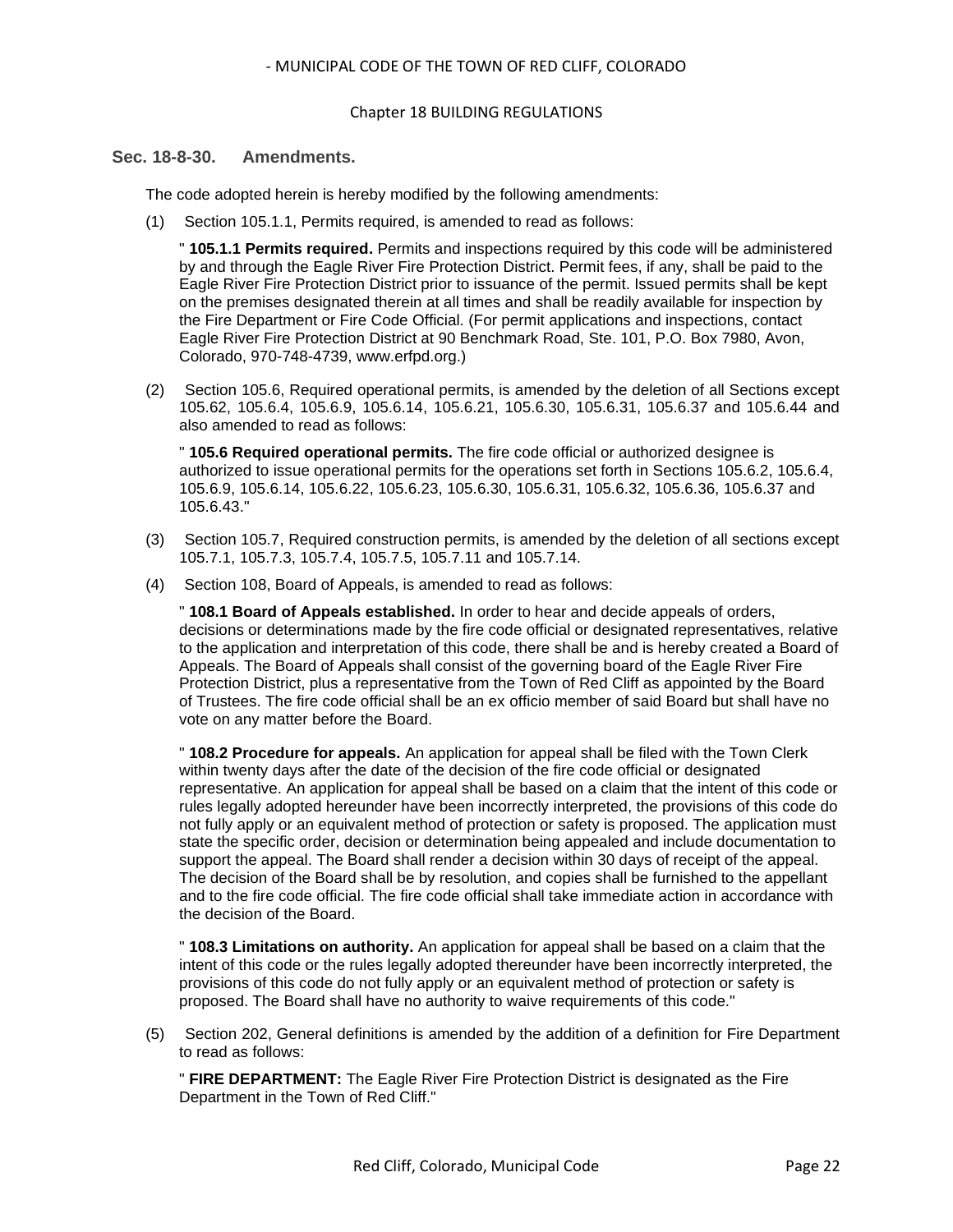#### Chapter 18 BUILDING REGULATIONS

(6) Section 308.3.1.1, Liquefied-petroleum-gas-fueled cooking devices, is amended to read:

" **308.3.1.1 Liquefied-petroleum-gas-fueled cooking devices.** LP-gas burners having a gas container greater than 20 pounds shall not be located on combustible balconies or within 10 feet of combustible construction."

(7) Section 603.8.2, Spark arrestor, is amended to include:

"Chimneys used with fireplaces or heating appliances in which solid fuel is used shall be maintained with an effective means of arresting sparks."

(8) Section 905.1, Standpipe systems, general, is amended by revising the third sentence to read as follows:

"The outside Fire Department connections shall be approved by the fire chief."

- (9) Section 907, Fire alarm and detection systems, is amended as follows:
	- a. Section 907.2.1, Group A: Delete the exception.
	- b. Section 907.2.2, Group B: Delete the exception.
	- c. Section 907.2.4, Group F: Delete the exception.
	- d. Section 907.2.7, Group M: Delete the exception.

(Ord. 2 §2, 2014)

#### **ARTICLE 9. IMPACT FEES**

[Sec. 18-9-10. Purpose.](#page-22-0)

[Sec. 18-9-20. Use of fees.](#page-23-0)

[Sec. 18-9-30. Payment of fees.](#page-24-0)

- [Sec. 18-9-40. Timing of payment.](#page-24-1)
- [Sec. 18-9-50. Alternative fee calculation.](#page-24-2)
- [Sec. 18-9-60. Impact fee credit for improvements.](#page-25-0)

[Sec. 18-9-70. Refund of paid fees.](#page-25-1)

[Sec. 18-9-80. Lien for unpaid fees.](#page-25-2)

[Sec. 18-9-90. Waiver.](#page-26-0)

[Sec. 18-9-100. Impact fee schedule.](#page-26-1)

[Sec. 18-9-110. Annual adjustment.](#page-27-0)

### <span id="page-22-0"></span>**Sec. 18-9-10. Purpose.**

- (a) The Town requires that areas chosen for development or re-development shall be capable of being provided within a reasonable period of time with an adequate level of fire protection and emergency medial services, including fire protection facilities and emergency medical services facilities.
- (b) This Section is intended to: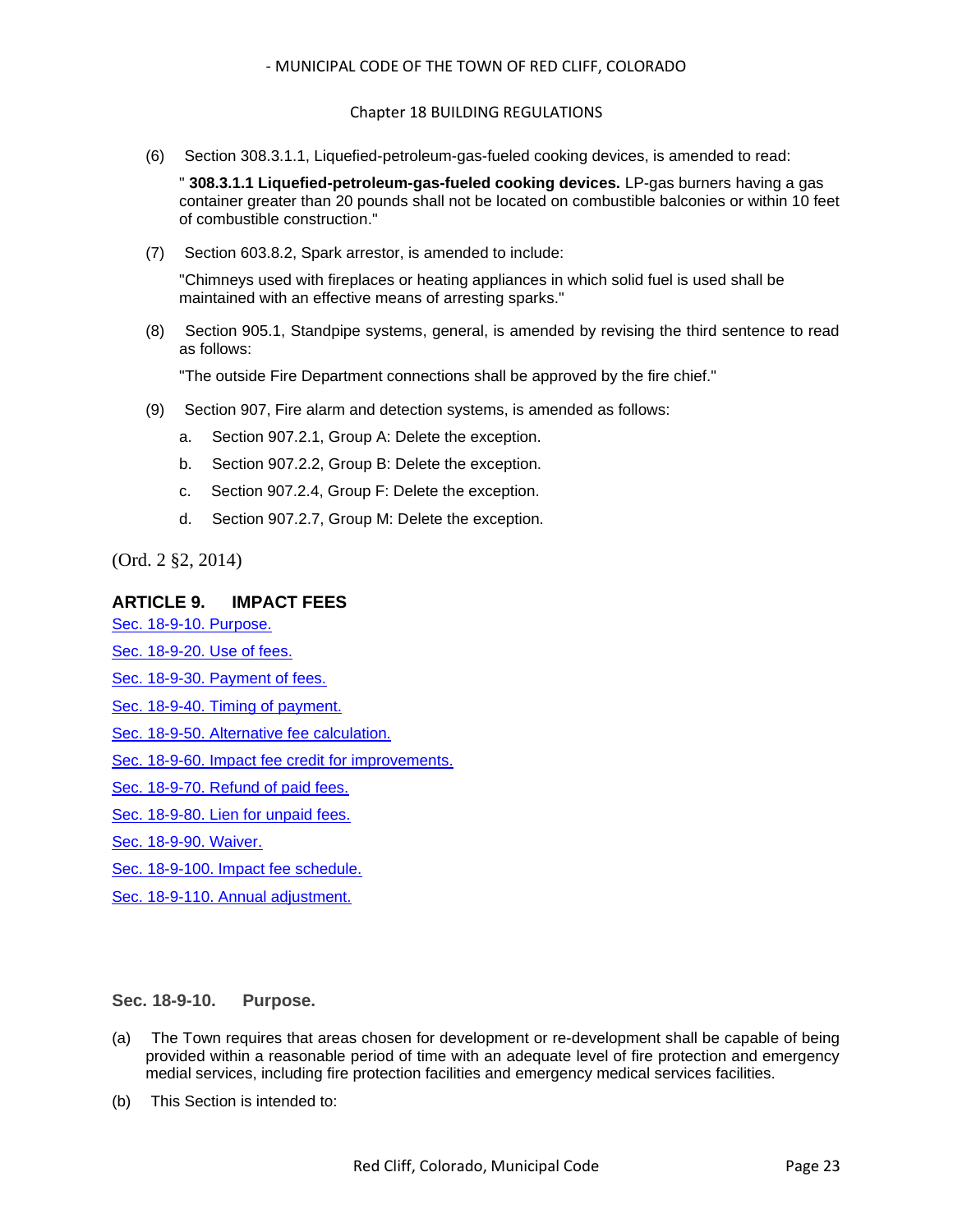#### Chapter 18 BUILDING REGULATIONS

- (1) Provide a rational system for identifying and mitigating costs associated with growth and development and the expansion of fire protection and emergency medical services and facilities made necessary by land development activities, a growing population and economic activity levels.
- (2) Regulate the use and development of land to ensue that new development pays no more nor less than its fair share of the cost of capital expenditures necessary to provide adequate fire protection and emergency medical services to developments within the Town.
- (3) Assure that the system of impact fees implemented in this Article is linked to a capital facilities program designed to provide the facilities an equipment for which the impact fees are imposed.
- (4) Ensure that the impact fees established by this Article are not used to offset existing deficiencies in capital facilities necessary to serve pre-existing development.
- (5) Ensure that new development that adequately mitigates or reduces the impact it creates on fire protection and emergency medical services through site-specific dedications or improvements receives offsetting credit against its impact fee obligation.

(Ord. 2 §2, 2014)

### <span id="page-23-0"></span>**Sec. 18-9-20. Use of fees.**

- (a) All impact fees collected pursuant to this Article shall, after retention of a reasonable administrative fee not to exceed six percent (6%) by the Town, within sixty (60) days following payment to the Town, be transferred to the Eagle River Fire Protection District (the "District").
- (b) After payment to the district, all fees collected pursuant to this Article shall be accounted for in the manner required by C.R.S. §29-1-801, et seq., and other applicable law. Fees shall be deposited in an interest-bearing account which clearly identifies the lot, development activity and development approval for which the impact fee was collected and the associated category, account or fund of capital facility, by either aggregate or individual land development. Each such category, account, or fund shall be accounted for separately. Any interest or any income earned on moneys deposited in said interestbearing account shall be credited to the account.
- (c) Revenues from impact fees shall be used exclusively for capital facilities, as defined by Section 29- 20-104.5, C.R.S., for fire protection and emergency medical services. The costs of such capital facilities shall include any financing costs associated with such improvements.
- (d) No fees shall be used for periodic or routine maintenance, personnel costs or operational expenses.
- (e) In the event that bonds or similar financing instruments are used for the advance provision of any capital facilities for which impact fees are required, impact fee revenues may be used to pay debt service on such bonds or similar financing instruments.
- (f) The Town may enter into an intergovernmental agreement with the district to jointly fund expenditures and provide capital facilities needed to serve the development for which the impact fees were imposed. To the extent such intergovernmental agreement utilized revenues from the impact fees imposed by this Article, it shall include such terms requiring compliance with this Article and Colorado law regarding impact fees, including Part 8, Article 1, title 29 and Sections 29-20-103 and 29-20-104.5, C.R.S., and auditing of accounts and compliance as deemed appropriate by the Board of Trustees.
- (g) In the event this Ordinance is repealed or any such intergovernmental agreement is terminated, such capital facilities during their useful life shall continue to be utilized to provide services to the development for which the impact fees were imposed.

(Ord. 2 §2, 2014)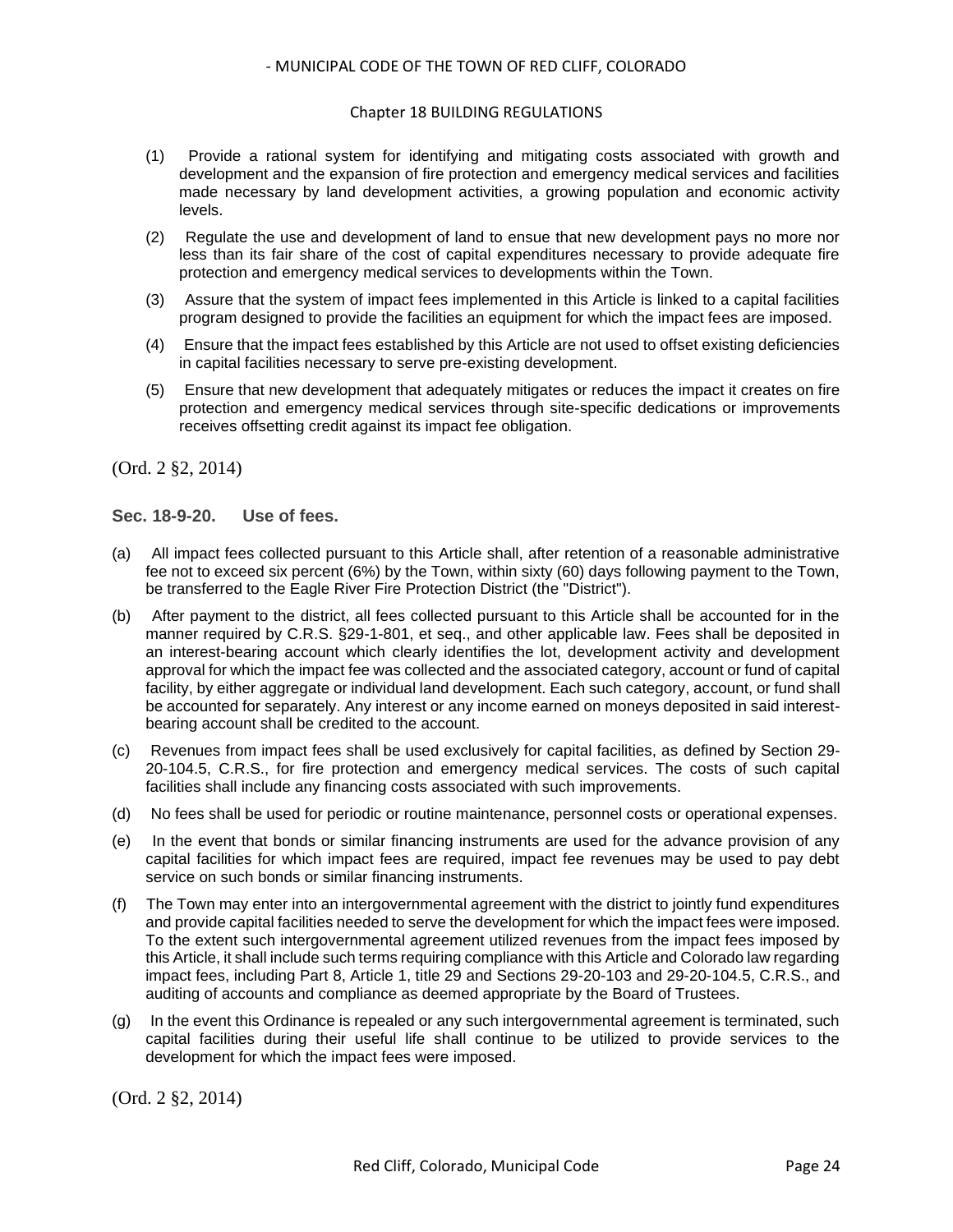#### Chapter 18 BUILDING REGULATIONS

#### <span id="page-24-0"></span>**Sec. 18-9-30. Payment of fees.**

- (a) As used in this Article the term "development approval" shall constitute a "development permit" as defined and used in Sections 29-20-103 and 29-20-104.5, C.R.S.
- (b) A developer requesting a development approval shall be subject to payment of the impact fees established by this Article as a condition of development approval. The obligation to pay such impact fees shall run with the land. The impact fee imposed shall be paid at the time of issuance of each building permit.
- (c) Where previous development activity has occurred prior to the imposition of the impact fees established by this Article, or for which impact fees were previously paid, impact fees for subsequent development activity on the same lot shall be based on the net increase, if any, in the impact fee based on the demand for capital facilities for fire protection and emergency medical services created by the new development activity as compared to the previous development activity.
- (d) For applications for an amendment or change to a development approval previously obtained, but for which the development activity was not completed, the amount of the impact fee for the subsequent development approval shall be based on the net increase, if any, in the demand for capital facilities for fire protection and emergency medical services created by the new development approval as compared to the impact fee paid for the previous development approval.

(Ord. 2 §2, 2014)

### <span id="page-24-1"></span>**Sec. 18-9-40. Timing of payment.**

- (a) Where development activities may result in multiple levels of development approvals, such as annexation, zoning, subdivision and building permit approval, impact fees shall be imposed upon the earliest development activity to occur for which the amount of impact fees can be reasonably calculated. The impact fee imposed shall be paid at the time of issuance of each building permit
- (b) If for any reason, the amount of the impact fee cannot be calculated at the time of the initial level of development approval, the Town may defer computation and payment of all or a part of the impact see until a subsequent level of development approval, or the Town may require that an estimated fee be paid. If an estimated fee is paid, any underpayment shall be recovered at the time of the next development approval at which the impact fee can be reasonably calculated. In the event an overpayment is made, such over-payment shall be refunded, without interest, within thirty (30) days following the date the impact fee can be completely computed.

(Ord. 2 §2, 2014)

## <span id="page-24-2"></span>**Sec. 18-9-50. Alternative fee calculation.**

In lieu of payment of impact fee amounts set forth in this Article the developer may prepare and submit to the Town Clerk a site-specific fiscal impact and fee calculation study for the development approval that is requested. The site-specific fiscal impact and fee calculation study shall follow the prescribed methodologies and formats established by the impact fee study submitted by the district. The fiscal impact study submitted shall show the basis upon which the site-specific fee calculation was made. The site-specific fiscal impact and fee calculation study shall be prepared and presented by professionals qualified in their respective fields. The Town Clerk shall consider the documentation submitted by the developer, but is not required to accept such documentation reasonably deemed to be inaccurate or not reliable, and may, in the alternative, require the developer to submit additional or different documentation for consideration. If an acceptable site-specific fiscal impact and fee calculation study is not presented,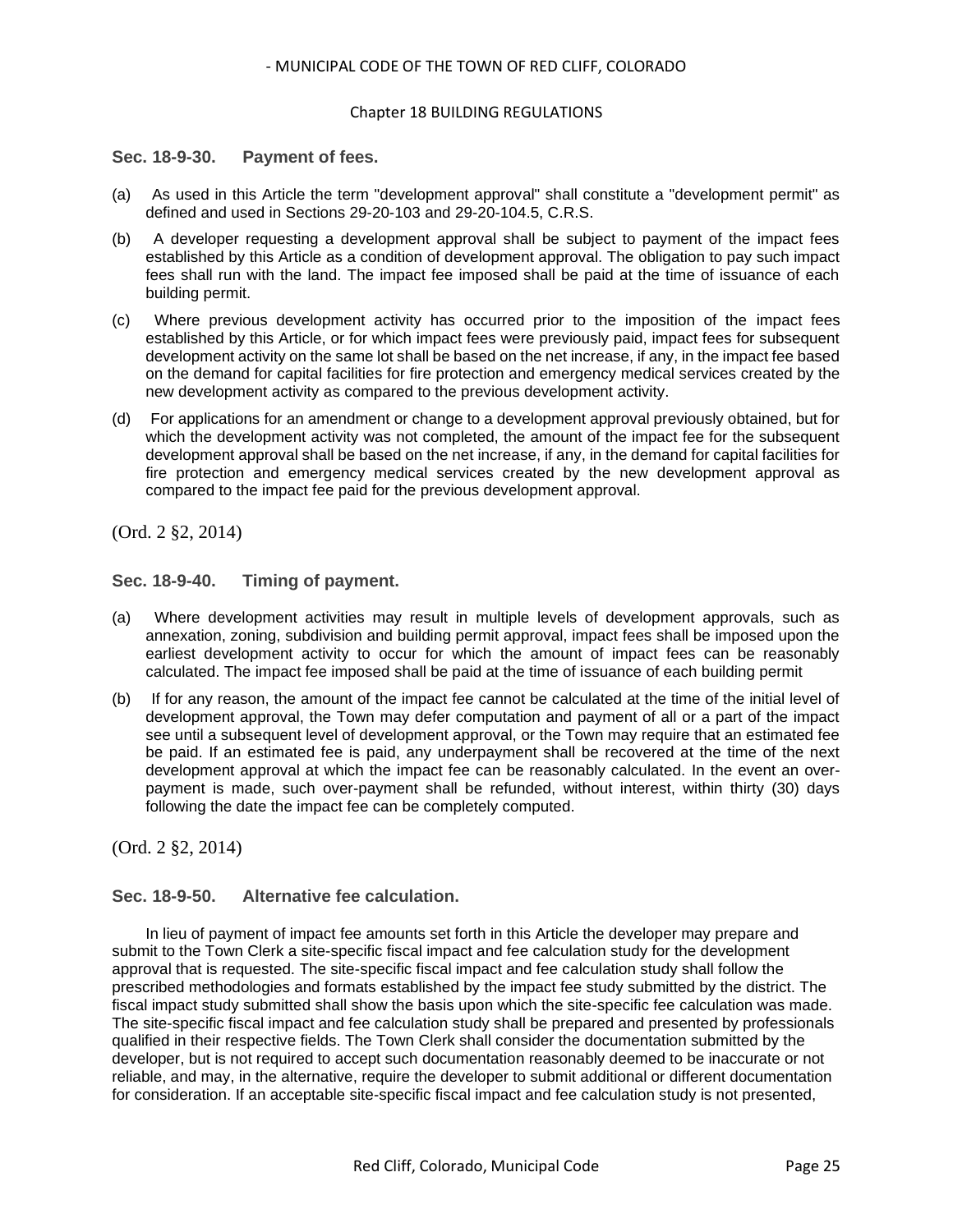#### Chapter 18 BUILDING REGULATIONS

the developer shall pay the impact fee set forth in this Article. Determinations made by the Town Clerk pursuant to this paragraph may be appealed to the Board of Trustees by filing a written request with the Town Clerk within ten (10) days of the Town Clerk's determination. following the submittal of such request, the Board of Trustees shall hold a public hearing to determine the amount of the impact fee. The decision of the Board of Trustees shall be a final quasi-judicial decision for purposes of Rule 106(a)(4) and (b), C.R.C.P.

(Ord. 2 §2, 2014)

## <span id="page-25-0"></span>**Sec. 18-9-60. Impact fee credit for improvements.**

Upon approval by the Board of Trustees, any developer obligated to pay an impact fee shall receive a credit against the amounts due or to become due for any site-specific dedication or improvement provided by the developer to meet the same need for capital facilities for fire protection and emergency medical services for which the impact fee is imposed. No developer shall be required to provide any site specific dedication or improvement to meet the same need for capital facilities for which an impact fee is imposed. Such credit may also be made as a refund or refunds to the developer from impact fees imposed and paid to the Town equal to the fair market value of the site-specific dedication or improvement provided by the developer.

(Ord. 2 §2, 2014)

## <span id="page-25-1"></span>**Sec. 18-9-70. Refund of paid fees.**

- (a) If a building permit expires without commencement of construction or development, the applicant shall be entitled to a refund, without interest, of the impact fee paid as a condition for issuance, except when the fee has been expended or encumbered by the district in advance of and in anticipation of development. The applicant must submit an application for such refund to the Town Clerk within thirty (30) days of the expiration of the building permit. Neither the Town or the district shall have any obligation to refund any fee that has been expended or encumbered by the district in advance of and in anticipation of the development.
- (b) Any impact fee not expended or encumbered by the district by the end of the calendar quarter immediately following ten (10) years from the date the fee was paid shall, upon application of the then current landowner to the Town Clerk, be returned to the landowner with interest earned on the fee, within one hundred eighty (180) days of the expiration of such ten-year period. Provided, however, that the Board of Trustees, in its discretion, for good cause shown, may extend such period of time for an additional period as the Board of Trustees deems reasonable and necessary.

(Ord. 2 §2, 2014)

## <span id="page-25-2"></span>**Sec. 18-9-80. Lien for unpaid fees.**

All impact fees shall constitute a prior, perpetual lien upon each lot or parcel subject to the development approval for which impact fees are imposed from the due date thereof, until paid. If such fee is not paid when due, in addition to any other means provided by law, the Town Clerk shall certify such delinquent fee to the Treasurer of Eagle County, and the fee shall be collected in the same manner as though it were part of the taxes. The Town may withhold or revoke any development approval, including certificates of occupancy, for which payment of impact fees is delinquent.

(Ord. 2 §2, 2014)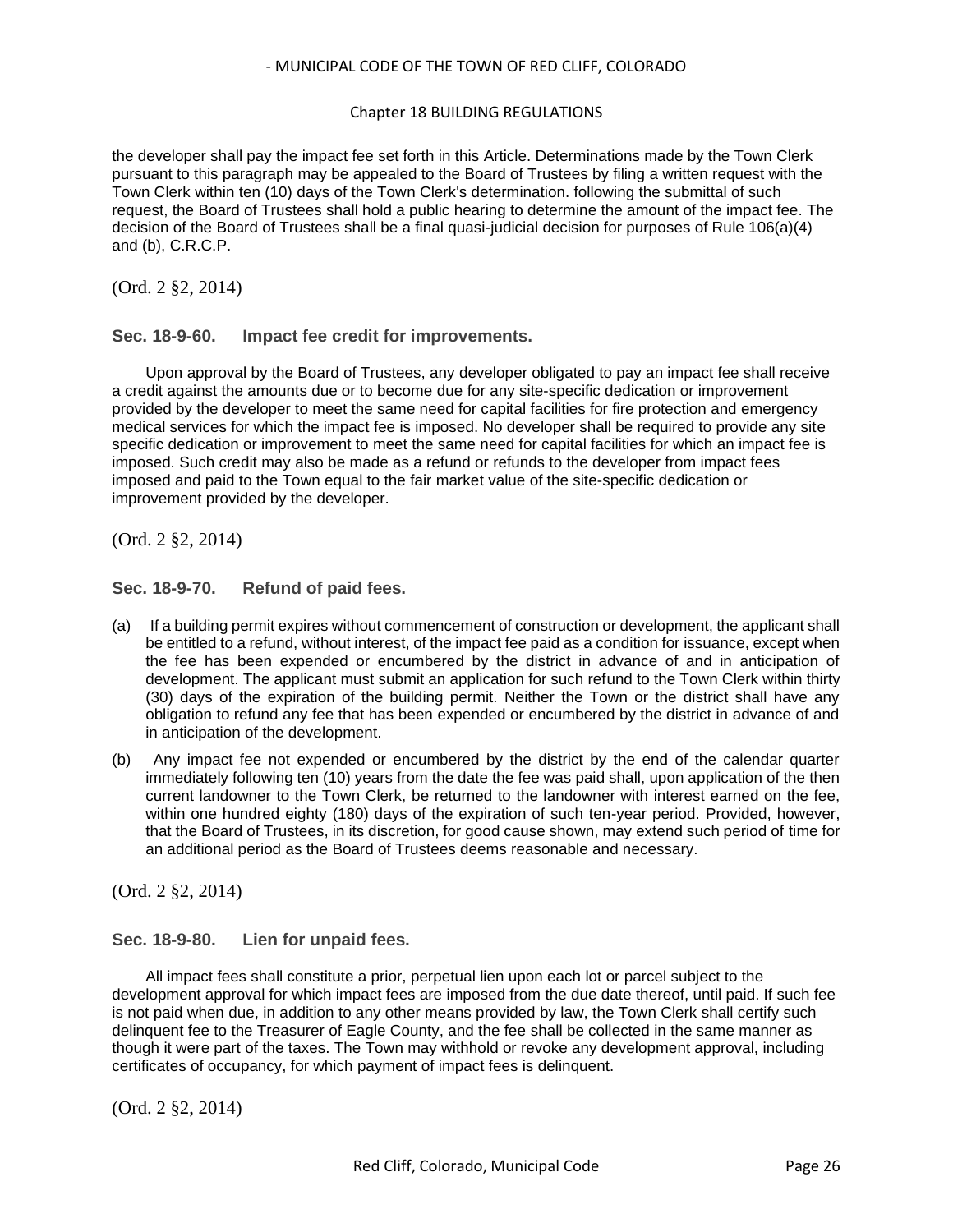#### Chapter 18 BUILDING REGULATIONS

### <span id="page-26-0"></span>**Sec. 18-9-90. Waiver.**

The Board of Trustees may, be resolution, grant a waiver of the applicable impact fees for fire protection and emergency medical services on a development or portion of a development for the purpose of constructing or providing low or moderately priced housing units for sale or lease to low or moderate income persons; provided that the parties to the development shall agree to appropriately restrict the future use of the applicable units by recorded agreement, deed restriction, covenants, declarations, or similar instruments as may be required by the Board of Trustees.

(Ord. 2 §2, 2014)

### <span id="page-26-1"></span>**Sec. 18-9-100. Impact fee schedule.**

The following impact fees for fire protection and emergency medical services are established and imposed. The impact fee amounts and rates are deemed to fairly, equitably and proportionately mitigate the impacts on capital facilities for fire protection and emergency medical services created by development with the Town. Any impact fee for fire protection and emergency medical services hereby imposed shall be imposed and applied on a uniform and non-discriminatory basis throughout the Town to any lot, tract or parcel or expansion for which no building permit has yet been issued.

For residential, commercial (including lodging) or industrial development, or a combination thereof impact fees imposed for fire protection and emergency medical services shall be based on size of the water meter required for development:

| <b>Water Meter Size</b> | Impact Fee |  |  |  |
|-------------------------|------------|--|--|--|
| $3/4$ -inch             | \$1,671    |  |  |  |
| 1 inch                  | \$2,841    |  |  |  |
| 1.5 inch                | \$5,515    |  |  |  |
| 2 inch                  | \$8,857    |  |  |  |
| 3 inch                  | \$18,382   |  |  |  |
| 4 inch                  | \$28,409   |  |  |  |
| 6 inch                  | \$55,147   |  |  |  |

(Ord. 2 §2, 2014)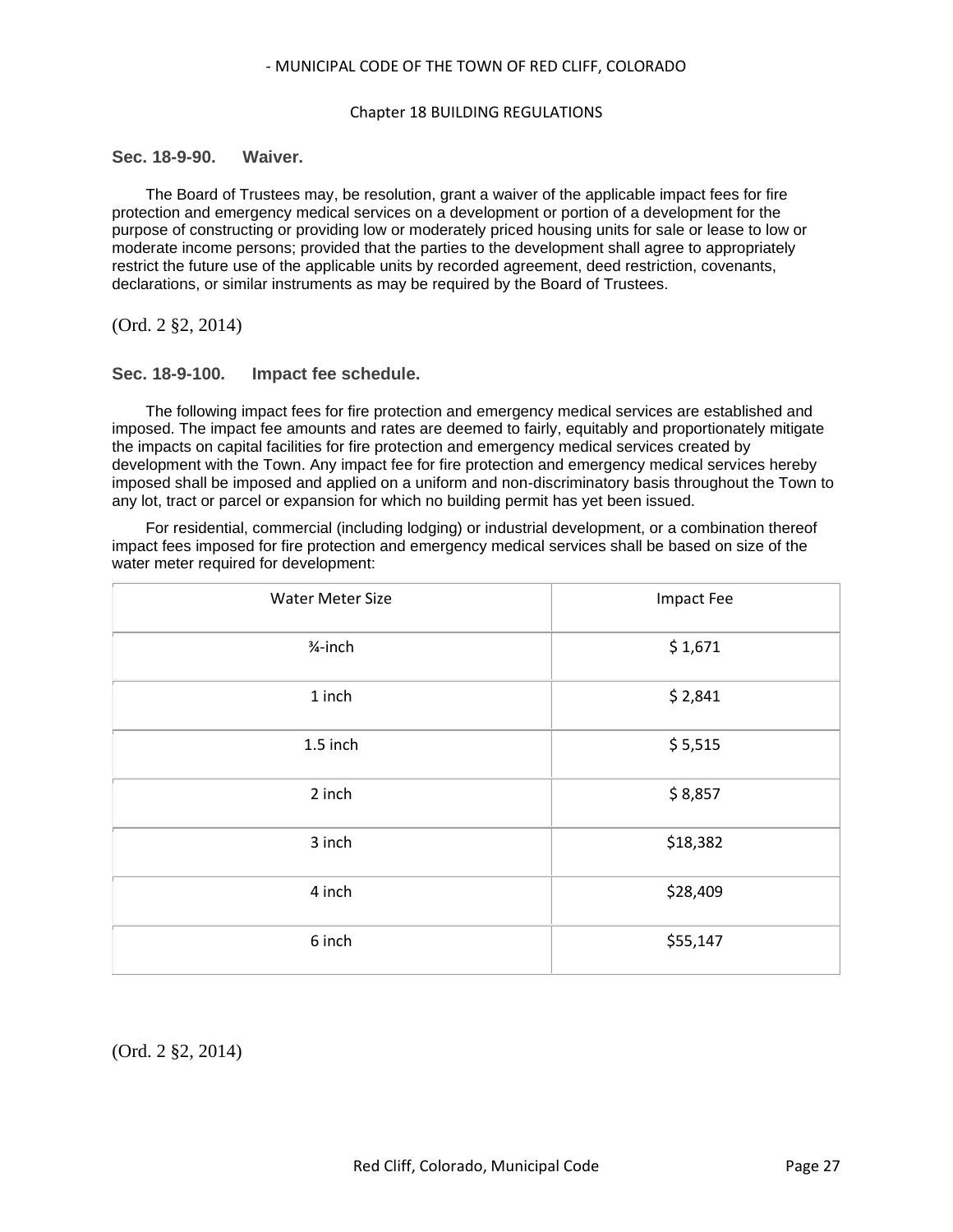#### Chapter 18 BUILDING REGULATIONS

## <span id="page-27-0"></span>**Sec. 18-9-110. Annual adjustment.**

The impact fees imposed hereby shall be reviewed by the district and upon the district's recommendation, may be adjusted annually for inflation by resolution passed by the Board of Trustees, beginning January 15, 2010, and annually on each anniversary date thereafter. Any such adjustment shall be based upon the percentage change in the United States Bureau of Labor Statistics Consumer Price Index, for Denver-Boulder, all items, all urban consumers, or its successor index, or an equivalent index applicable to Eagle County.

(Ord. 2 §2, 2014)

### **ARTICLE 10. INTERNATIONAL ENERGY CONSERVATION CODE**

[Sec. 18-10-10. Adoption.](#page-27-1)

[Sec. 18-10-20. Copy on file.](#page-27-2)

[Sec. 18-10-30. Amendments.](#page-27-3)

### <span id="page-27-1"></span>**Sec. 18-10-10. Adoption.**

Pursuant to Title 31, Article 16, Part 2 C.R.S., there is adopted as prescribing regulations governing energy efficient building envelopes and installation of energy efficient mechanical, lighting and powers systems known as the International Energy Conservation Code, 2009 Edition, Chapters 1-6, published by the International Code Council, 4051 West Flossmoor Road, Country Club Hills, Illinois, 60478-5795, save and except such portions as are hereinafter deleted, modified or amended as set forth in Section 18- 10-30 below. The subject matter of the adopted code includes comprehensive provisions and standards designed to prevent fires. The purpose of the adopted code is to protect the health, safety and welfare of the residents of the Town.

(Ord. 2 §2, 2014)

<span id="page-27-2"></span>**Sec. 18-10-20. Copy on file.**

At least one (1) copy of the International Fire Code, certified to be a true copy, has been and is on file in the office of the Town Clerk and is available for inspection by any interested person during regular business hours.

(Ord. 2 §2, 2014)

#### <span id="page-27-3"></span>**Sec. 18-10-30. Amendments.**

The code adopted herein is hereby modified by the following amendments:

- (1) Section 101.1, Title, is amended by the addition of the term "Town of Red Cliff" where indicated.
- (2) Section 107.2 Schedule of permit fees, is deleted in its entirety and replaced with: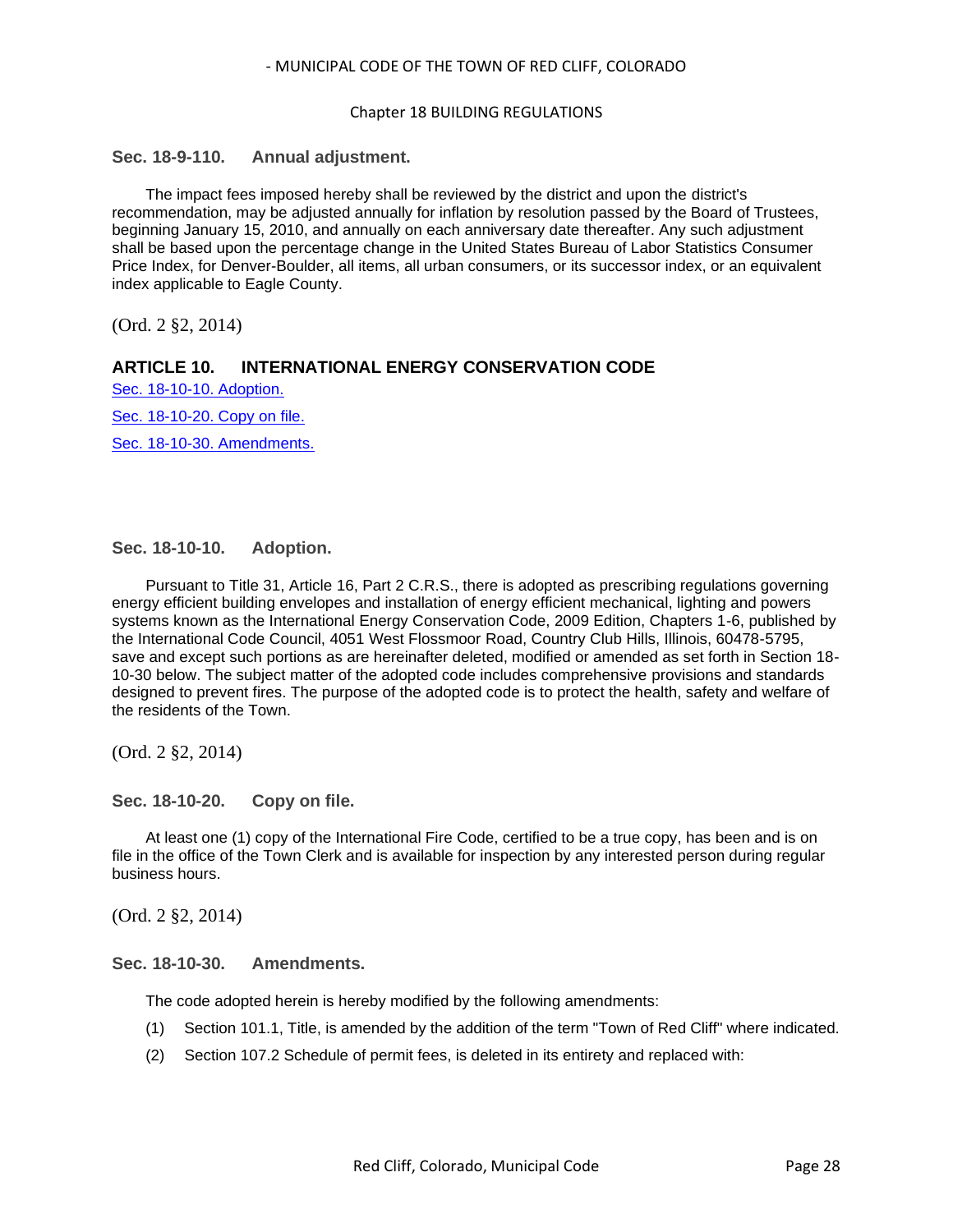#### Chapter 18 BUILDING REGULATIONS

**Section 107.2 Schedule of permit fees** , "On buildings or structures where new construction is occurring or alterations requiring a permit, a fee for each permit shall be paid as required in accordance with the schedule as established by resolution by the Town of Red Cliff."

(3) Section 107.5 Fee Refunds is deleted in its entirety and replaced with:

**Section 107.5 Fee refunds** , "The town may authorize refunding of any fee paid hereunder which was erroneously paid or collected. The town may authorize refunding of not more than 80 percent (80%) of the permit fee paid when no work has been done under a permit issued in accordance with this code.

The town may authorize refunding of not more than 80 percent (80%) of the plan review fee paid when an application for a permit for which a plan review fee has been paid is withdrawn or cancelled before any plan reviewing is done.

The town shall not authorize refunding of any fee paid except on written application filed by the original applicant not later than 180 days after the date of fee payment."

- (4) Section 402.4, Air leakage, is amended by deleting item 11 (Rim Joint Junction) in its entirety.
- (5) Table 402.4.2, Air barrier insulation inspection component criteria, is amended by deleting air barrier from Component "Rim Joist", Criteria "Rim Joist are insulated and Include air barrier."

(Ord. 2 §2, 2014)

## **ARTICLE 11. UNIFORM CODE FOR THE ABATEMENT OF DANGEROUS BUILDINGS** [Sec. 18-11-10. Adoption.](#page-28-0)

[Sec. 18-11-20. Copy on file.](#page-28-1) [Sec. 18-11-30. Amendments.](#page-29-0)

## <span id="page-28-0"></span>**Sec. 18-11-10. Adoption.**

Pursuant to Title 31, Article 16, Part 2 C.R.S., there is adopted as prescribing regulations governing proper legal steps in abating dilapidated, defective buildings which endanger life, health and public safety known as the Uniform Code for the Abatement of Dangerous Buildings, 1997 Edition, Chapters 1—9, published by the International Code Council, 500 New Jersey Avenue NW, 6th Floor, Washington, DC 20001, save and except such portions as are hereinafter deleted, modified or amended as set forth in Section 18-11-30 below. The subject matter of the adopted code includes comprehensive provisions and standards designed to prevent fires. The purpose of the adopted code is to protect the health, safety and welfare of the residents of the Town.

(Ord. 2 §2, 2014)

<span id="page-28-1"></span>**Sec. 18-11-20. Copy on file.**

At least one (1) copy of the International Fire Code, certified to be a true copy, has been and is on file in the office of the Town Clerk and is available for inspection by any interested person during regular business hours.